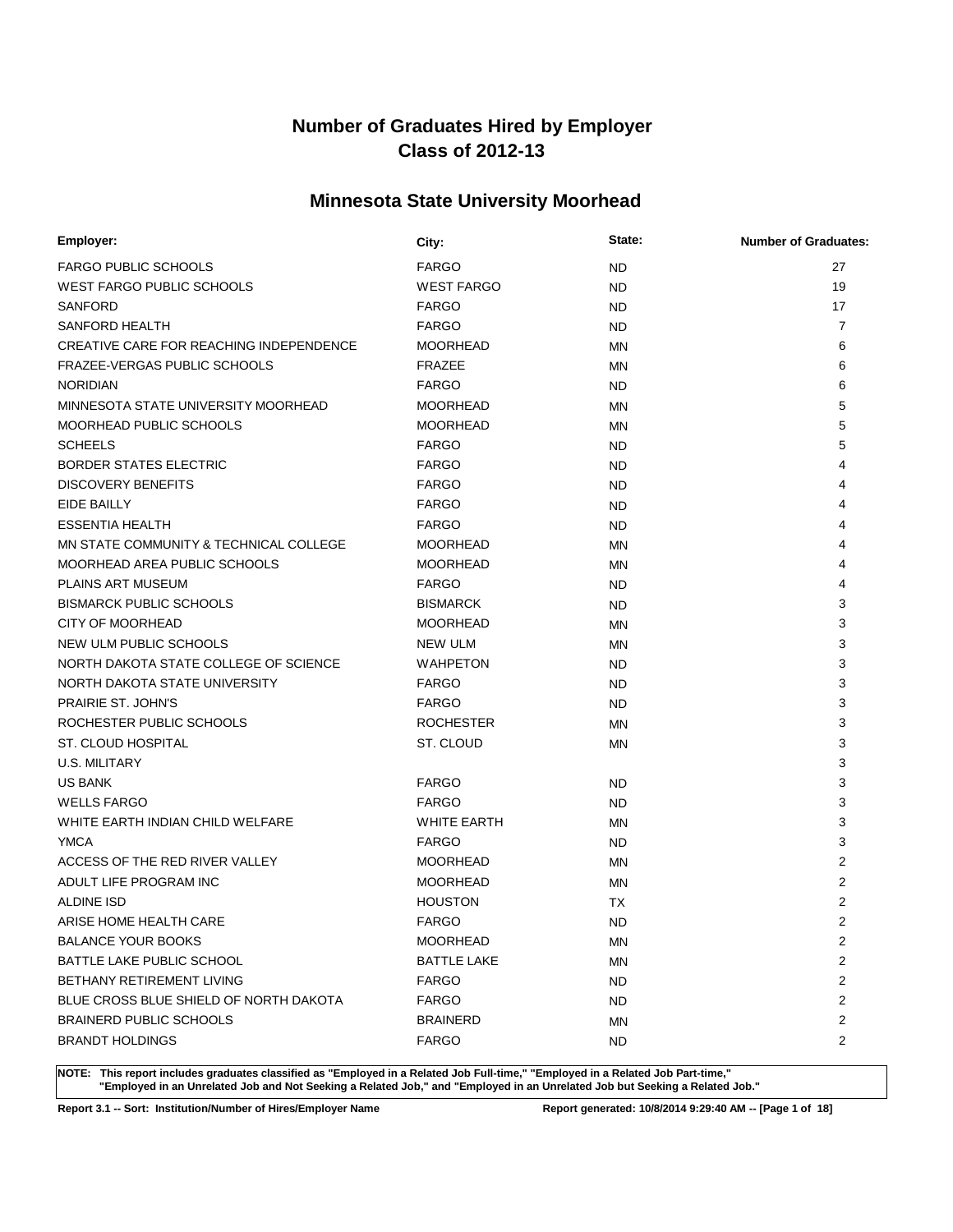# **Minnesota State University Moorhead**

| Employer:                                  | City:                  | State:    | <b>Number of Graduates:</b> |
|--------------------------------------------|------------------------|-----------|-----------------------------|
| BYRON PUBLIC SCHOOLS                       | <b>BYRON</b>           | <b>MN</b> | 2                           |
| CAMPBELL-TINTAH SCHOOLS                    | <b>CAMPBELL</b>        | <b>MN</b> | $\overline{2}$              |
| CAMPUS CRUSADE (CRU)                       | <b>MOORHEAD</b>        | <b>MN</b> | 2                           |
| <b>CARGILL</b>                             | <b>FARGO</b>           | <b>ND</b> | $\overline{2}$              |
| CATHOLIC CHARITIES NORTH DAKOTA            | <b>FARGO</b>           | <b>ND</b> | 2                           |
| CENTRE, INC                                | <b>FARGO</b>           | <b>ND</b> | 2                           |
| <b>COMMUNITY LIVING SERVICES</b>           | <b>FARGO</b>           | <b>ND</b> | 2                           |
| <b>CRARY INDUSTRIES</b>                    | <b>WEST FARGO</b>      | <b>ND</b> | 2                           |
| <b>CROWN LIQUORS</b>                       | <b>FAROG</b>           | <b>ND</b> | $\overline{2}$              |
| D & M ROOFING                              | <b>FARGO</b>           | <b>ND</b> | $\overline{2}$              |
| DACOTAH FOUNDATION                         | <b>FARGO</b>           | <b>ND</b> | 2                           |
| DETROIT LAKES PUBLIC SCHOOLS               | <b>DETROIT LAKES</b>   | MN        | $\overline{2}$              |
| DETROIT LAKES PUBLIC SCHOOLS/ ISD 22       | <b>DETROIT LAKES</b>   | <b>MN</b> | $\overline{2}$              |
| <b>DUNGARVIN</b>                           | <b>MENDOTA HEIGHTS</b> | MN        | $\overline{2}$              |
| <b>EAST CENTRAL SPECIAL EDUCATION UNIT</b> | <b>ROCKFORD</b>        | <b>ND</b> | $\overline{2}$              |
| <b>EASTER SEALS</b>                        | <b>FARGO</b>           | <b>ND</b> | 2                           |
| <b>FAITH LUTHERAN</b>                      | <b>HUTCHINSON</b>      | MN        | $\overline{2}$              |
| <b>FDIC</b>                                | <b>FARGO</b>           | <b>ND</b> | 2                           |
| FERGUS FALLS PUBLIC SCHOOLS                | <b>FERGUS FALLS</b>    | <b>MN</b> | $\overline{2}$              |
| <b>FRASER LTD</b>                          | <b>FARGO</b>           | <b>ND</b> | 2                           |
| <b>FULBRIGHT COMMISSION</b>                |                        |           | $\overline{2}$              |
| <b>GREEN SNEAKERS</b>                      | <b>FARGO</b>           | <b>ND</b> | $\overline{2}$              |
| <b>GREINER CONSTRUCTION</b>                | <b>MINNEAPOLIS</b>     | <b>MN</b> | 2                           |
| <b>HAWLEY PUBLIC SCHOOLS</b>               | <b>HAWLEY</b>          | <b>MN</b> | $\overline{2}$              |
| <b>JAMESTOWN SUN</b>                       | <b>JAMESTOWN</b>       | <b>ND</b> | $\overline{2}$              |
| KIEWIT                                     | <b>DENVER</b>          | CO.       | 2                           |
| KIEWIT                                     | <b>OMAHA</b>           | <b>NE</b> | $\overline{2}$              |
| LAKE PARK AUDUBON SCHOOLS                  | <b>AUDUBON</b>         | <b>MN</b> | $\overline{2}$              |
| LAKES AND PRAIRIES COMMUNITY ACTION        | <b>MOORHEAD</b>        | <b>MN</b> | $\overline{2}$              |
| MAPLE VALLEY SCHOOL DISTRICT 4             | <b>BUFFALO</b>         | <b>ND</b> | 2                           |
| <b>MELINDA WERTS LAW</b>                   | <b>FARGO</b>           | <b>ND</b> | 2                           |
| MINNEAPOLIS PUBLIC SCHOOLS                 | <b>MINNEAPOLIS</b>     | <b>MN</b> | 2                           |
| MOORHEAD COMMUNITY ACCESS MEDIA            | <b>MOORHEAD</b>        | <b>MN</b> | $\overline{2}$              |
| MOORHEAD PUBLIC SCHOOLS                    |                        |           | $\overline{2}$              |
| MOORHEAD YOUTH COMMISSION                  | <b>MOORHEAD</b>        | ΜN        | 2                           |
| <b>MYRIAD MOBILE</b>                       | <b>FARGO</b>           | <b>ND</b> | 2                           |
| <b>MYSTIC LAKE CASINO HOTEL</b>            | <b>MINNEAPOLIS</b>     | ΜN        | 2                           |
| NOMADIC AGENCY                             | <b>PHOENIX</b>         | AZ        | 2                           |
| OREGON CITY SCHOOL DISTRICT                | OREGON CITY            | OR.       | $\overline{c}$              |
| ORTONVILLE PUBLIC SCHOOL                   | <b>ORTONVILLE</b>      | ΜN        | 2                           |

**NOTE: This report includes graduates classified as "Employed in a Related Job Full-time," "Employed in a Related Job Part-time," "Employed in an Unrelated Job and Not Seeking a Related Job," and "Employed in an Unrelated Job but Seeking a Related Job."**

**Report 3.1 -- Sort: Institution/Number of Hires/Employer Name Report generated: 10/8/2014 9:29:40 AM -- [Page 2 of 18]**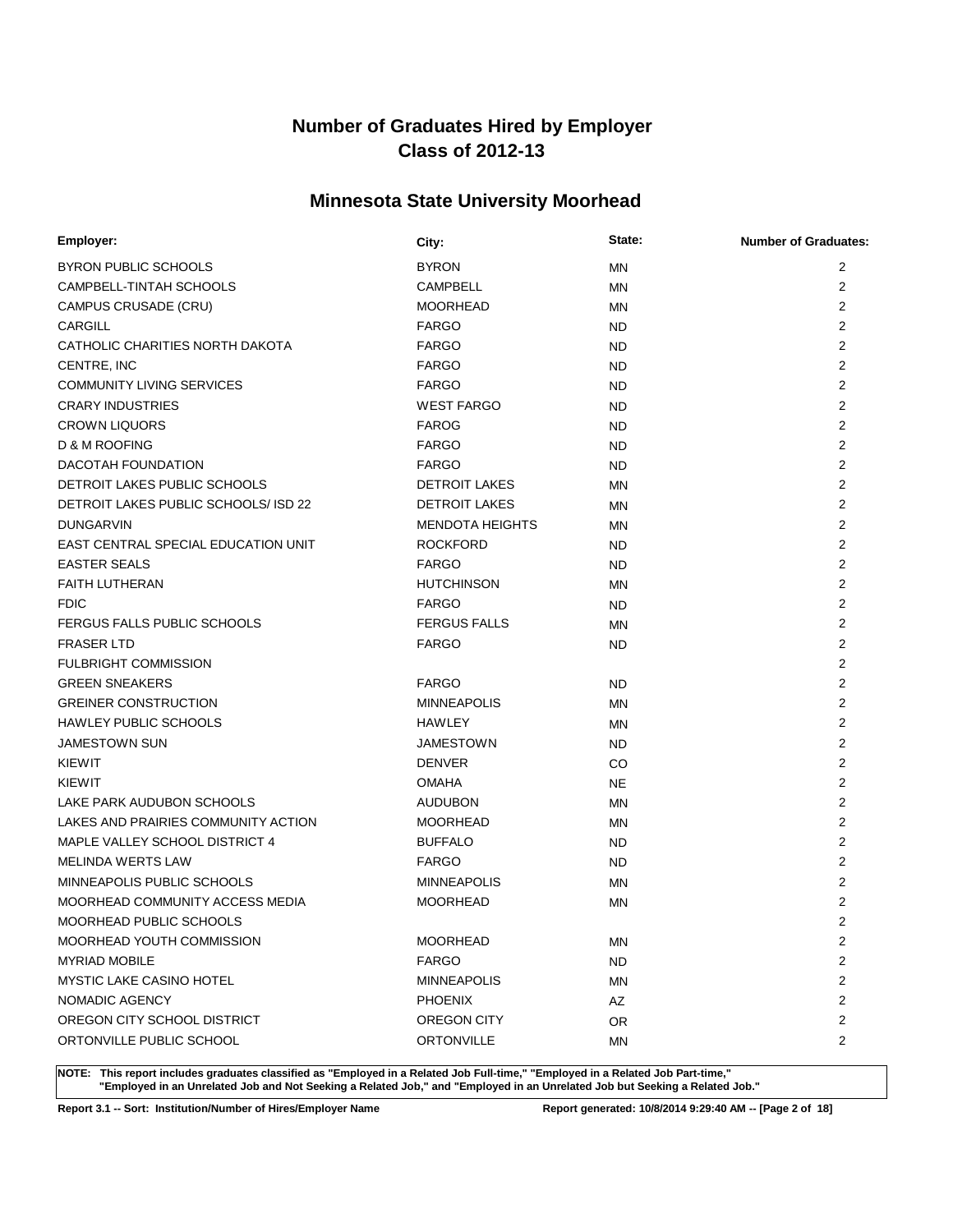# **Minnesota State University Moorhead**

| <b>PERHAM</b><br>2<br>PERHAM PUBLIC SCHOOLS<br><b>MN</b><br>PHOENIX INTERNATIONAL<br><b>FARGO</b><br>2<br><b>ND</b><br>2<br><b>RAMSEY COUNTY</b><br>ST. PAUL<br><b>MN</b><br>2<br><b>RDO EQUIPMENT</b><br><b>FARGO</b><br>ND.<br>2<br><b>RED STAR STUDIOS</b><br><b>KANSAS CITY</b><br><b>MO</b><br>$\overline{2}$<br>RINDE AND ASSOCIATES<br><b>CAVALIER</b><br><b>ND</b><br>SAGE INTERNATIONAL SCHOOL OF BOISE<br>$\overline{2}$<br><b>BOISE</b><br>ID<br>$\overline{2}$<br>SANFORD HEALTH<br><b>BEMIDJI</b><br><b>MN</b><br>2<br>SEBEKA PUBLIC SCHOOLS<br><b>SEBEKA</b><br><b>MN</b><br>$\overline{2}$<br>SELF-EMPLOYED<br>2<br>SELF-EMPLOYED<br><b>FARGO</b><br><b>ND</b><br>2<br>SHAKOPEE PUBLIC SCHOOLS - ISD 720<br><b>SHAKOPEE</b><br><b>MN</b><br>2<br>SHEYENNE VALLEY SPECIAL EDUCATION UNIT<br><b>VALLEY CITY</b><br><b>ND</b><br>2<br>SMERILLO ASSOCIATES<br>POINT PLEASANT BEACH<br><b>NJ</b><br>2<br>SOLUTIONS BEHAVIORAL HEALTH CARE<br><b>MOORHEAD</b><br><b>MN</b><br>$\overline{2}$<br>SPOTLIGHT MEDIA<br><b>FARGO</b><br>ND.<br>2<br><b>ST. CROIX CENTRAL</b><br><b>HAMMOND</b><br>WI<br>2<br>STATE OF NORTH DAKOTA<br><b>BISMARCK</b><br><b>ND</b><br>2<br><b>STRAW HAT PLAYERS</b><br><b>MOORHEAD</b><br><b>MN</b><br>THIEF RIVER FALLS PUBLIC SCHOOLS<br>$\overline{2}$<br>THIEF RIVER FALLS<br>MN<br>2<br><b>TONY ENTERPRISES</b><br><b>FARGO</b><br>ND.<br>$\overline{2}$<br><b>TRUENORTH STEEL</b><br><b>FARGO</b><br>ND.<br>$\overline{2}$<br>UNIVERSITY OF MINNESOTA DULUTH<br><b>DULUTH</b><br><b>MN</b><br>$\overline{2}$<br>UNIVERSITY OF NORTH DAKOTA<br><b>GRAND FORKS</b><br>ND.<br>2<br>US ARMY NATIONAL GUARD<br><b>MN</b><br>2<br><b>VERIZON WIRELESS</b><br><b>TEMECULA</b><br>CA<br>2<br><b>WALGREENS</b><br><b>BLAINE</b><br><b>MN</b><br>$\overline{2}$<br><b>WALMART</b><br><b>FARGO</b><br>ND.<br>2<br><b>WELLS FARGO</b><br><b>CLEARMONT</b><br>CA<br>$\overline{2}$<br>WEST CENTRAL REGION JUVENILE CENTER<br><b>MOORHEAD</b><br>MN<br>$\overline{2}$<br>WHITE EARTH NATION<br><b>WHITE EARTH</b><br>MN<br>$\overline{2}$<br>WINONA STATE UNIVERSITY<br><b>WINONA</b><br>MN<br>$\overline{2}$<br><b>YWCA</b><br><b>FARGO</b><br><b>ND</b><br><b>PHOENIX</b><br>1<br>ABERCROMBIE & FITCH<br>AZ<br>ABERDEEN PUBLIC SCHOOL DISTRICT<br>ABERDEEN<br>SD<br>1<br>ACCELERATED GREEN WORKS<br><b>WEST FARGO</b><br>ND.<br>ACCRED. ASSN. FOR AMBULATORY HEALTH CARE<br>KOKIE<br>IL.<br>ACCSELL INC<br>WESTLAKE<br>OH<br>ADA BORUP PUBLIC SCHOOLS<br>ADA<br>ΜN<br>ADA-BORUP SCHOOL DISTRICT<br>ADA<br>ΜN<br>1 | Employer: | City: | State: | <b>Number of Graduates:</b> |
|-------------------------------------------------------------------------------------------------------------------------------------------------------------------------------------------------------------------------------------------------------------------------------------------------------------------------------------------------------------------------------------------------------------------------------------------------------------------------------------------------------------------------------------------------------------------------------------------------------------------------------------------------------------------------------------------------------------------------------------------------------------------------------------------------------------------------------------------------------------------------------------------------------------------------------------------------------------------------------------------------------------------------------------------------------------------------------------------------------------------------------------------------------------------------------------------------------------------------------------------------------------------------------------------------------------------------------------------------------------------------------------------------------------------------------------------------------------------------------------------------------------------------------------------------------------------------------------------------------------------------------------------------------------------------------------------------------------------------------------------------------------------------------------------------------------------------------------------------------------------------------------------------------------------------------------------------------------------------------------------------------------------------------------------------------------------------------------------------------------------------------------------------------------------------------------------------------------------------------------------------------------------------------------------------------------------------------------------------------------------------------------------------------------------------------------------------------------------------------------------------------------------------------------------------|-----------|-------|--------|-----------------------------|
|                                                                                                                                                                                                                                                                                                                                                                                                                                                                                                                                                                                                                                                                                                                                                                                                                                                                                                                                                                                                                                                                                                                                                                                                                                                                                                                                                                                                                                                                                                                                                                                                                                                                                                                                                                                                                                                                                                                                                                                                                                                                                                                                                                                                                                                                                                                                                                                                                                                                                                                                                 |           |       |        |                             |
|                                                                                                                                                                                                                                                                                                                                                                                                                                                                                                                                                                                                                                                                                                                                                                                                                                                                                                                                                                                                                                                                                                                                                                                                                                                                                                                                                                                                                                                                                                                                                                                                                                                                                                                                                                                                                                                                                                                                                                                                                                                                                                                                                                                                                                                                                                                                                                                                                                                                                                                                                 |           |       |        |                             |
|                                                                                                                                                                                                                                                                                                                                                                                                                                                                                                                                                                                                                                                                                                                                                                                                                                                                                                                                                                                                                                                                                                                                                                                                                                                                                                                                                                                                                                                                                                                                                                                                                                                                                                                                                                                                                                                                                                                                                                                                                                                                                                                                                                                                                                                                                                                                                                                                                                                                                                                                                 |           |       |        |                             |
|                                                                                                                                                                                                                                                                                                                                                                                                                                                                                                                                                                                                                                                                                                                                                                                                                                                                                                                                                                                                                                                                                                                                                                                                                                                                                                                                                                                                                                                                                                                                                                                                                                                                                                                                                                                                                                                                                                                                                                                                                                                                                                                                                                                                                                                                                                                                                                                                                                                                                                                                                 |           |       |        |                             |
|                                                                                                                                                                                                                                                                                                                                                                                                                                                                                                                                                                                                                                                                                                                                                                                                                                                                                                                                                                                                                                                                                                                                                                                                                                                                                                                                                                                                                                                                                                                                                                                                                                                                                                                                                                                                                                                                                                                                                                                                                                                                                                                                                                                                                                                                                                                                                                                                                                                                                                                                                 |           |       |        |                             |
|                                                                                                                                                                                                                                                                                                                                                                                                                                                                                                                                                                                                                                                                                                                                                                                                                                                                                                                                                                                                                                                                                                                                                                                                                                                                                                                                                                                                                                                                                                                                                                                                                                                                                                                                                                                                                                                                                                                                                                                                                                                                                                                                                                                                                                                                                                                                                                                                                                                                                                                                                 |           |       |        |                             |
|                                                                                                                                                                                                                                                                                                                                                                                                                                                                                                                                                                                                                                                                                                                                                                                                                                                                                                                                                                                                                                                                                                                                                                                                                                                                                                                                                                                                                                                                                                                                                                                                                                                                                                                                                                                                                                                                                                                                                                                                                                                                                                                                                                                                                                                                                                                                                                                                                                                                                                                                                 |           |       |        |                             |
|                                                                                                                                                                                                                                                                                                                                                                                                                                                                                                                                                                                                                                                                                                                                                                                                                                                                                                                                                                                                                                                                                                                                                                                                                                                                                                                                                                                                                                                                                                                                                                                                                                                                                                                                                                                                                                                                                                                                                                                                                                                                                                                                                                                                                                                                                                                                                                                                                                                                                                                                                 |           |       |        |                             |
|                                                                                                                                                                                                                                                                                                                                                                                                                                                                                                                                                                                                                                                                                                                                                                                                                                                                                                                                                                                                                                                                                                                                                                                                                                                                                                                                                                                                                                                                                                                                                                                                                                                                                                                                                                                                                                                                                                                                                                                                                                                                                                                                                                                                                                                                                                                                                                                                                                                                                                                                                 |           |       |        |                             |
|                                                                                                                                                                                                                                                                                                                                                                                                                                                                                                                                                                                                                                                                                                                                                                                                                                                                                                                                                                                                                                                                                                                                                                                                                                                                                                                                                                                                                                                                                                                                                                                                                                                                                                                                                                                                                                                                                                                                                                                                                                                                                                                                                                                                                                                                                                                                                                                                                                                                                                                                                 |           |       |        |                             |
|                                                                                                                                                                                                                                                                                                                                                                                                                                                                                                                                                                                                                                                                                                                                                                                                                                                                                                                                                                                                                                                                                                                                                                                                                                                                                                                                                                                                                                                                                                                                                                                                                                                                                                                                                                                                                                                                                                                                                                                                                                                                                                                                                                                                                                                                                                                                                                                                                                                                                                                                                 |           |       |        |                             |
|                                                                                                                                                                                                                                                                                                                                                                                                                                                                                                                                                                                                                                                                                                                                                                                                                                                                                                                                                                                                                                                                                                                                                                                                                                                                                                                                                                                                                                                                                                                                                                                                                                                                                                                                                                                                                                                                                                                                                                                                                                                                                                                                                                                                                                                                                                                                                                                                                                                                                                                                                 |           |       |        |                             |
|                                                                                                                                                                                                                                                                                                                                                                                                                                                                                                                                                                                                                                                                                                                                                                                                                                                                                                                                                                                                                                                                                                                                                                                                                                                                                                                                                                                                                                                                                                                                                                                                                                                                                                                                                                                                                                                                                                                                                                                                                                                                                                                                                                                                                                                                                                                                                                                                                                                                                                                                                 |           |       |        |                             |
|                                                                                                                                                                                                                                                                                                                                                                                                                                                                                                                                                                                                                                                                                                                                                                                                                                                                                                                                                                                                                                                                                                                                                                                                                                                                                                                                                                                                                                                                                                                                                                                                                                                                                                                                                                                                                                                                                                                                                                                                                                                                                                                                                                                                                                                                                                                                                                                                                                                                                                                                                 |           |       |        |                             |
|                                                                                                                                                                                                                                                                                                                                                                                                                                                                                                                                                                                                                                                                                                                                                                                                                                                                                                                                                                                                                                                                                                                                                                                                                                                                                                                                                                                                                                                                                                                                                                                                                                                                                                                                                                                                                                                                                                                                                                                                                                                                                                                                                                                                                                                                                                                                                                                                                                                                                                                                                 |           |       |        |                             |
|                                                                                                                                                                                                                                                                                                                                                                                                                                                                                                                                                                                                                                                                                                                                                                                                                                                                                                                                                                                                                                                                                                                                                                                                                                                                                                                                                                                                                                                                                                                                                                                                                                                                                                                                                                                                                                                                                                                                                                                                                                                                                                                                                                                                                                                                                                                                                                                                                                                                                                                                                 |           |       |        |                             |
|                                                                                                                                                                                                                                                                                                                                                                                                                                                                                                                                                                                                                                                                                                                                                                                                                                                                                                                                                                                                                                                                                                                                                                                                                                                                                                                                                                                                                                                                                                                                                                                                                                                                                                                                                                                                                                                                                                                                                                                                                                                                                                                                                                                                                                                                                                                                                                                                                                                                                                                                                 |           |       |        |                             |
|                                                                                                                                                                                                                                                                                                                                                                                                                                                                                                                                                                                                                                                                                                                                                                                                                                                                                                                                                                                                                                                                                                                                                                                                                                                                                                                                                                                                                                                                                                                                                                                                                                                                                                                                                                                                                                                                                                                                                                                                                                                                                                                                                                                                                                                                                                                                                                                                                                                                                                                                                 |           |       |        |                             |
|                                                                                                                                                                                                                                                                                                                                                                                                                                                                                                                                                                                                                                                                                                                                                                                                                                                                                                                                                                                                                                                                                                                                                                                                                                                                                                                                                                                                                                                                                                                                                                                                                                                                                                                                                                                                                                                                                                                                                                                                                                                                                                                                                                                                                                                                                                                                                                                                                                                                                                                                                 |           |       |        |                             |
|                                                                                                                                                                                                                                                                                                                                                                                                                                                                                                                                                                                                                                                                                                                                                                                                                                                                                                                                                                                                                                                                                                                                                                                                                                                                                                                                                                                                                                                                                                                                                                                                                                                                                                                                                                                                                                                                                                                                                                                                                                                                                                                                                                                                                                                                                                                                                                                                                                                                                                                                                 |           |       |        |                             |
|                                                                                                                                                                                                                                                                                                                                                                                                                                                                                                                                                                                                                                                                                                                                                                                                                                                                                                                                                                                                                                                                                                                                                                                                                                                                                                                                                                                                                                                                                                                                                                                                                                                                                                                                                                                                                                                                                                                                                                                                                                                                                                                                                                                                                                                                                                                                                                                                                                                                                                                                                 |           |       |        |                             |
|                                                                                                                                                                                                                                                                                                                                                                                                                                                                                                                                                                                                                                                                                                                                                                                                                                                                                                                                                                                                                                                                                                                                                                                                                                                                                                                                                                                                                                                                                                                                                                                                                                                                                                                                                                                                                                                                                                                                                                                                                                                                                                                                                                                                                                                                                                                                                                                                                                                                                                                                                 |           |       |        |                             |
|                                                                                                                                                                                                                                                                                                                                                                                                                                                                                                                                                                                                                                                                                                                                                                                                                                                                                                                                                                                                                                                                                                                                                                                                                                                                                                                                                                                                                                                                                                                                                                                                                                                                                                                                                                                                                                                                                                                                                                                                                                                                                                                                                                                                                                                                                                                                                                                                                                                                                                                                                 |           |       |        |                             |
|                                                                                                                                                                                                                                                                                                                                                                                                                                                                                                                                                                                                                                                                                                                                                                                                                                                                                                                                                                                                                                                                                                                                                                                                                                                                                                                                                                                                                                                                                                                                                                                                                                                                                                                                                                                                                                                                                                                                                                                                                                                                                                                                                                                                                                                                                                                                                                                                                                                                                                                                                 |           |       |        |                             |
|                                                                                                                                                                                                                                                                                                                                                                                                                                                                                                                                                                                                                                                                                                                                                                                                                                                                                                                                                                                                                                                                                                                                                                                                                                                                                                                                                                                                                                                                                                                                                                                                                                                                                                                                                                                                                                                                                                                                                                                                                                                                                                                                                                                                                                                                                                                                                                                                                                                                                                                                                 |           |       |        |                             |
|                                                                                                                                                                                                                                                                                                                                                                                                                                                                                                                                                                                                                                                                                                                                                                                                                                                                                                                                                                                                                                                                                                                                                                                                                                                                                                                                                                                                                                                                                                                                                                                                                                                                                                                                                                                                                                                                                                                                                                                                                                                                                                                                                                                                                                                                                                                                                                                                                                                                                                                                                 |           |       |        |                             |
|                                                                                                                                                                                                                                                                                                                                                                                                                                                                                                                                                                                                                                                                                                                                                                                                                                                                                                                                                                                                                                                                                                                                                                                                                                                                                                                                                                                                                                                                                                                                                                                                                                                                                                                                                                                                                                                                                                                                                                                                                                                                                                                                                                                                                                                                                                                                                                                                                                                                                                                                                 |           |       |        |                             |
|                                                                                                                                                                                                                                                                                                                                                                                                                                                                                                                                                                                                                                                                                                                                                                                                                                                                                                                                                                                                                                                                                                                                                                                                                                                                                                                                                                                                                                                                                                                                                                                                                                                                                                                                                                                                                                                                                                                                                                                                                                                                                                                                                                                                                                                                                                                                                                                                                                                                                                                                                 |           |       |        |                             |
|                                                                                                                                                                                                                                                                                                                                                                                                                                                                                                                                                                                                                                                                                                                                                                                                                                                                                                                                                                                                                                                                                                                                                                                                                                                                                                                                                                                                                                                                                                                                                                                                                                                                                                                                                                                                                                                                                                                                                                                                                                                                                                                                                                                                                                                                                                                                                                                                                                                                                                                                                 |           |       |        |                             |
|                                                                                                                                                                                                                                                                                                                                                                                                                                                                                                                                                                                                                                                                                                                                                                                                                                                                                                                                                                                                                                                                                                                                                                                                                                                                                                                                                                                                                                                                                                                                                                                                                                                                                                                                                                                                                                                                                                                                                                                                                                                                                                                                                                                                                                                                                                                                                                                                                                                                                                                                                 |           |       |        |                             |
|                                                                                                                                                                                                                                                                                                                                                                                                                                                                                                                                                                                                                                                                                                                                                                                                                                                                                                                                                                                                                                                                                                                                                                                                                                                                                                                                                                                                                                                                                                                                                                                                                                                                                                                                                                                                                                                                                                                                                                                                                                                                                                                                                                                                                                                                                                                                                                                                                                                                                                                                                 |           |       |        |                             |
|                                                                                                                                                                                                                                                                                                                                                                                                                                                                                                                                                                                                                                                                                                                                                                                                                                                                                                                                                                                                                                                                                                                                                                                                                                                                                                                                                                                                                                                                                                                                                                                                                                                                                                                                                                                                                                                                                                                                                                                                                                                                                                                                                                                                                                                                                                                                                                                                                                                                                                                                                 |           |       |        |                             |
|                                                                                                                                                                                                                                                                                                                                                                                                                                                                                                                                                                                                                                                                                                                                                                                                                                                                                                                                                                                                                                                                                                                                                                                                                                                                                                                                                                                                                                                                                                                                                                                                                                                                                                                                                                                                                                                                                                                                                                                                                                                                                                                                                                                                                                                                                                                                                                                                                                                                                                                                                 |           |       |        |                             |
|                                                                                                                                                                                                                                                                                                                                                                                                                                                                                                                                                                                                                                                                                                                                                                                                                                                                                                                                                                                                                                                                                                                                                                                                                                                                                                                                                                                                                                                                                                                                                                                                                                                                                                                                                                                                                                                                                                                                                                                                                                                                                                                                                                                                                                                                                                                                                                                                                                                                                                                                                 |           |       |        |                             |
|                                                                                                                                                                                                                                                                                                                                                                                                                                                                                                                                                                                                                                                                                                                                                                                                                                                                                                                                                                                                                                                                                                                                                                                                                                                                                                                                                                                                                                                                                                                                                                                                                                                                                                                                                                                                                                                                                                                                                                                                                                                                                                                                                                                                                                                                                                                                                                                                                                                                                                                                                 |           |       |        |                             |
|                                                                                                                                                                                                                                                                                                                                                                                                                                                                                                                                                                                                                                                                                                                                                                                                                                                                                                                                                                                                                                                                                                                                                                                                                                                                                                                                                                                                                                                                                                                                                                                                                                                                                                                                                                                                                                                                                                                                                                                                                                                                                                                                                                                                                                                                                                                                                                                                                                                                                                                                                 |           |       |        |                             |
|                                                                                                                                                                                                                                                                                                                                                                                                                                                                                                                                                                                                                                                                                                                                                                                                                                                                                                                                                                                                                                                                                                                                                                                                                                                                                                                                                                                                                                                                                                                                                                                                                                                                                                                                                                                                                                                                                                                                                                                                                                                                                                                                                                                                                                                                                                                                                                                                                                                                                                                                                 |           |       |        |                             |
|                                                                                                                                                                                                                                                                                                                                                                                                                                                                                                                                                                                                                                                                                                                                                                                                                                                                                                                                                                                                                                                                                                                                                                                                                                                                                                                                                                                                                                                                                                                                                                                                                                                                                                                                                                                                                                                                                                                                                                                                                                                                                                                                                                                                                                                                                                                                                                                                                                                                                                                                                 |           |       |        |                             |
|                                                                                                                                                                                                                                                                                                                                                                                                                                                                                                                                                                                                                                                                                                                                                                                                                                                                                                                                                                                                                                                                                                                                                                                                                                                                                                                                                                                                                                                                                                                                                                                                                                                                                                                                                                                                                                                                                                                                                                                                                                                                                                                                                                                                                                                                                                                                                                                                                                                                                                                                                 |           |       |        |                             |
|                                                                                                                                                                                                                                                                                                                                                                                                                                                                                                                                                                                                                                                                                                                                                                                                                                                                                                                                                                                                                                                                                                                                                                                                                                                                                                                                                                                                                                                                                                                                                                                                                                                                                                                                                                                                                                                                                                                                                                                                                                                                                                                                                                                                                                                                                                                                                                                                                                                                                                                                                 |           |       |        |                             |

**NOTE: This report includes graduates classified as "Employed in a Related Job Full-time," "Employed in a Related Job Part-time," "Employed in an Unrelated Job and Not Seeking a Related Job," and "Employed in an Unrelated Job but Seeking a Related Job."**

**Report 3.1 -- Sort: Institution/Number of Hires/Employer Name Report generated: 10/8/2014 9:29:40 AM -- [Page 3 of 18]**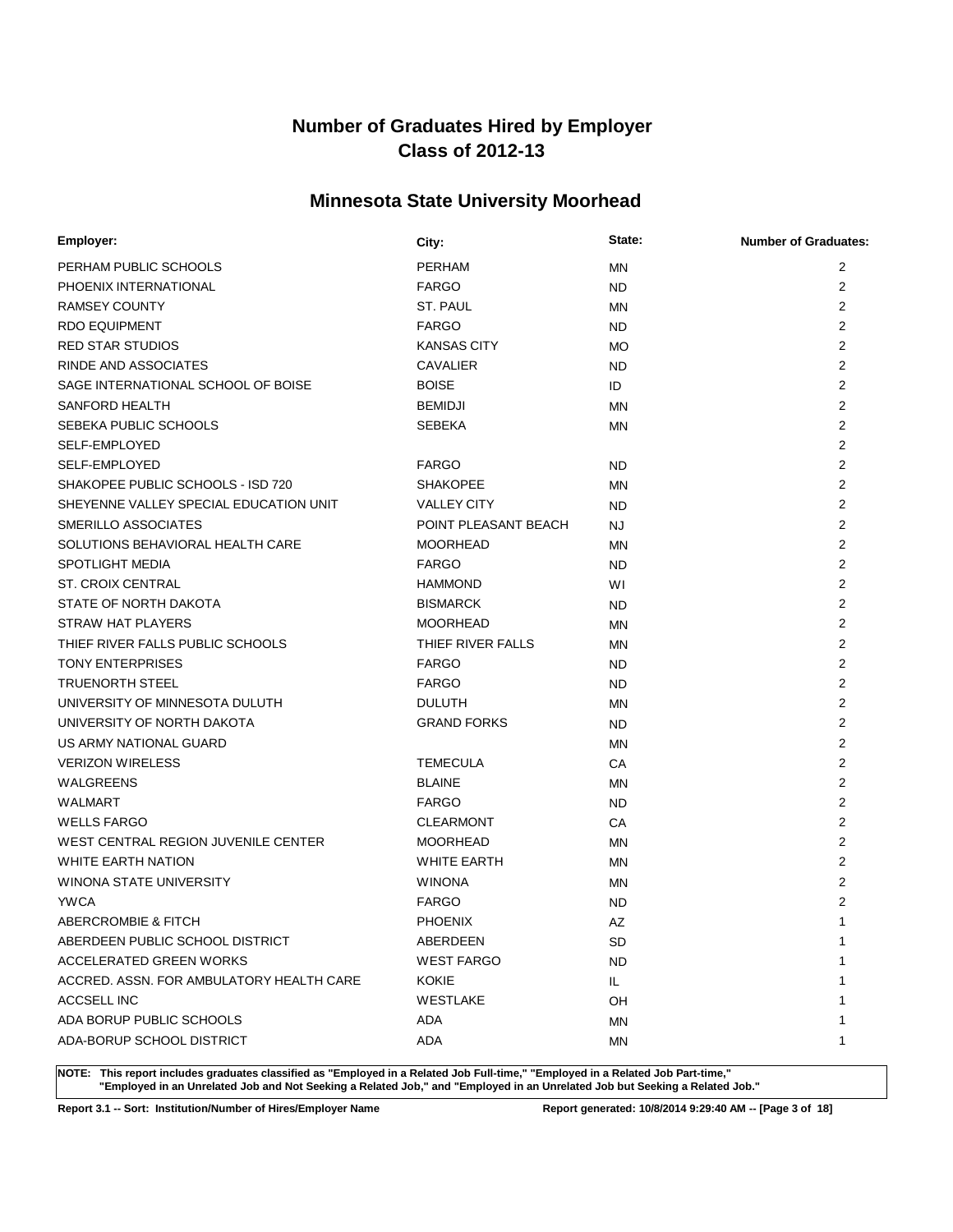# **Minnesota State University Moorhead**

| Employer:                           | City:               | State:    | <b>Number of Graduates:</b> |
|-------------------------------------|---------------------|-----------|-----------------------------|
| ADG PROMOTIONAL PRODUCTS            | <b>HUGO</b>         | <b>MN</b> |                             |
| <b>ADULT LIFE PROGRAMS</b>          | <b>MOORHEAD</b>     | MN        |                             |
| <b>AEROTEK STAFFING</b>             | <b>BLOOMINGTON</b>  | IL.       |                             |
| AGGREGATE INDUSTRIES                | <b>CHICAGO</b>      | IL.       |                             |
| AGGREGATE INDUSTRIES                | <b>FARGO</b>        | <b>ND</b> |                             |
| ALDINE INDEPENDENT SCHOOL DISTRICT  | <b>HOUSTON</b>      | TX        |                             |
| <b>ALERUS CENTER</b>                | <b>GRAND FORKS</b>  | <b>ND</b> |                             |
| ALEXANDRIA CITY GOVERNMENT          | ARLINGTON           | VA        |                             |
| ALL SAINTS EPISCOPAL SCHOOL         | <b>ST. THOMAS</b>   | VI        |                             |
| ALL TRUE HEALTH SYSTEMS             | <b>GRAND FORKS</b>  | MN        |                             |
| ALLINA HEALTH                       | CAMBRIDGE           | <b>MN</b> |                             |
| <b>ALLINA HEALTH</b>                | <b>FRIDLEY</b>      | MN        |                             |
| ALTRU HEALTH SYSTEM                 | <b>GRAND FORKS</b>  | <b>ND</b> |                             |
| AMEC                                | <b>DENVER</b>       | CO        |                             |
| <b>AMERICORPS</b>                   | <b>GREENSBORO</b>   | <b>NC</b> |                             |
| AMERICORPS                          | <b>FARGO</b>        | <b>ND</b> |                             |
| ANN ARBOR ART CENTER                | ANN ARBOR           | MI        |                             |
| <b>ANYTIME FITNESS</b>              | <b>DILWORTH</b>     | MN        |                             |
| <b>ANYTIME FITNESS</b>              | <b>ISANTI</b>       | MN        |                             |
| <b>ARAPAHOE COUNTY</b>              | <b>DENVER</b>       | CO        |                             |
| AREA WOMEN MAGAZINE                 | <b>FARGO</b>        | <b>ND</b> |                             |
| ARNZEN CONSTRUCTION                 | ST. ROSA            | MN        |                             |
| ARVATO DIGITAL SERVICES             | <b>FARGO</b>        | <b>ND</b> |                             |
| ARY CSC CAMERA RENTAL               | <b>NEW YORK</b>     | <b>NY</b> |                             |
| ASHBY PUBLIC SCHOOLS                | <b>ASHBY</b>        | <b>MN</b> |                             |
| ASSISTANT EVENT PRODUCER            | <b>MINNEAPOLIS</b>  | <b>MN</b> |                             |
| ATK SPORTING GROUP                  | <b>ANOKA</b>        | MN        |                             |
| AVERA ST. LUKES HOSPITAL            | ABERDEEN            | SD        |                             |
| <b>AVI SYSTEMS</b>                  | <b>FARGO</b>        | <b>ND</b> |                             |
| <b>B &amp; G OIL FIELD SERVICES</b> | <b>WILLISTON</b>    | <b>ND</b> |                             |
| <b>BAAN UNRAK SCHOOL</b>            | <b>SANGKHLABURI</b> |           |                             |
| <b>BANFIELD PET HOSPITAL</b>        | <b>MINNEAPOLIS</b>  | <b>MN</b> |                             |
| <b>BANK OF THE WEST</b>             | <b>FARGO</b>        | <b>ND</b> |                             |
| BANKRATE, INC.                      | <b>DENVER</b>       | CO        | 1                           |
| <b>BAYER BUILT</b>                  | <b>BELGRADE</b>     | <b>MN</b> | 1                           |
| <b>BEDROCK LA</b>                   | <b>LOS ANGELES</b>  | CA        |                             |
| <b>BEGINNINGS CHILD CARE CENTER</b> | <b>WEST FARGO</b>   | <b>ND</b> |                             |
| <b>BELFIELD PUBLIC SCHOOL</b>       | <b>BELFIELD</b>     | <b>ND</b> |                             |
| <b>BELGRADE NURSING HOME</b>        | <b>BELGRADE</b>     | MN        |                             |
| <b>BELL INVESTMENTS</b>             | <b>FARGO</b>        | ND.       | 1                           |

**NOTE: This report includes graduates classified as "Employed in a Related Job Full-time," "Employed in a Related Job Part-time," "Employed in an Unrelated Job and Not Seeking a Related Job," and "Employed in an Unrelated Job but Seeking a Related Job."**

**Report 3.1 -- Sort: Institution/Number of Hires/Employer Name Report generated: 10/8/2014 9:29:40 AM -- [Page 4 of 18]**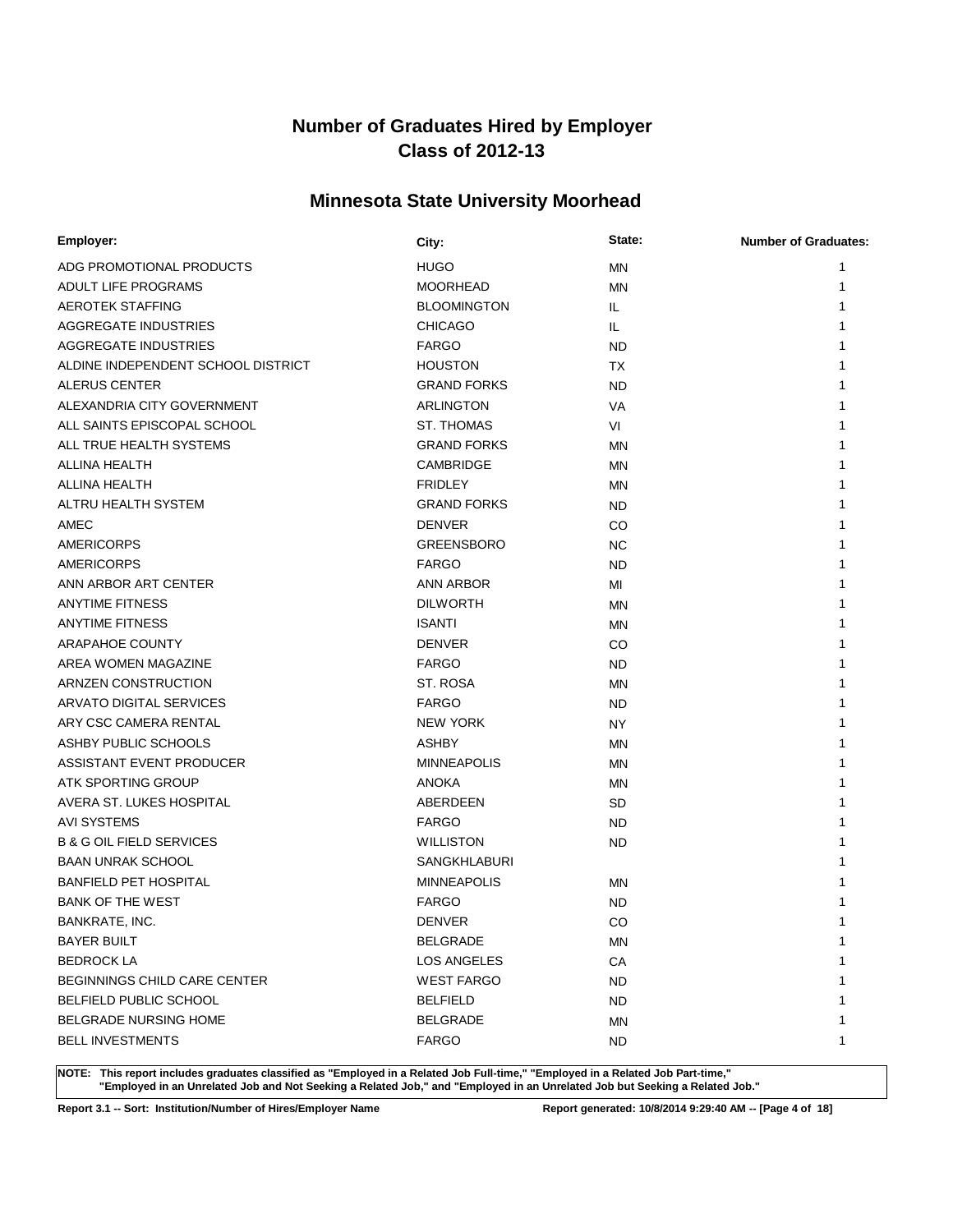# **Minnesota State University Moorhead**

| Employer:                            | City:                | State:    | <b>Number of Graduates:</b> |
|--------------------------------------|----------------------|-----------|-----------------------------|
| BELLE PLAINE PUBLIC SCHOOLS          | <b>BELLE PLAINE</b>  | <b>MN</b> | 1                           |
| BENEDICTINE HEALTH CARE              | <b>NEW BRIGHTON</b>  | MN        | 1                           |
| <b>BEST BUY</b>                      | <b>FARGO</b>         | <b>ND</b> | 1                           |
| <b>BETHANY</b>                       | <b>MOORHEAD</b>      | <b>MN</b> | 1                           |
| BEYOND BORDERS THERAPY               | <b>FARGO</b>         | <b>ND</b> | 1                           |
| <b>BEYOND BOUNDARIES</b>             | <b>FARGO</b>         | <b>ND</b> |                             |
| <b>BIOBEST LABS</b>                  | <b>BROOKLYN PARK</b> | <b>MN</b> |                             |
| <b>BIOLIFE</b>                       | <b>MOORHEAD</b>      | <b>MN</b> |                             |
| <b>BLOOMINGDALES</b>                 | <b>NEW YORK</b>      | <b>NY</b> |                             |
| <b>BLUE SKY</b>                      | <b>DETROIT LAKES</b> | <b>MN</b> |                             |
| <b>BLUHM BROTHERS INC</b>            | ST. PAUL             | <b>MN</b> |                             |
| <b>BOBCAT</b>                        | <b>FARGO</b>         | <b>ND</b> |                             |
| <b>BOBCAT</b>                        | <b>GWINNER</b>       | <b>ND</b> | 1                           |
| <b>BOSTON SCIENTIFIC</b>             | <b>MINNEAPOLIS</b>   | MN        | 1                           |
| <b>BOYS &amp; GIRLS CLUB</b>         | <b>FARGO</b>         | <b>ND</b> | 1                           |
| BRANDON-EVANSVILLE PUBLIC SCHOOLS    | <b>BRANDON</b>       | MN        | 1                           |
| <b>BRAUN INTERTEC</b>                | <b>WEST FARGO</b>    | <b>ND</b> | 1                           |
| <b>BROOKINGS SCHOOL DISTRICT 5-1</b> | <b>BROOKINGS</b>     | SD        | 1                           |
| BUSINESS SOFTWARE, INC.              | <b>FARGO</b>         | <b>ND</b> | 1                           |
| <b>CABRIO INDUSTRIES</b>             | <b>MINNEAPOLIS</b>   | <b>MN</b> | 1                           |
| <b>CALABRIO</b>                      | <b>MINNEAPOLIS</b>   | MN        | 1                           |
| <b>CAMP GRASSICK</b>                 | <b>DAWSON</b>        | <b>ND</b> |                             |
| <b>CAMP THUNDERBIRD</b>              | <b>BEMIDJI</b>       | <b>MN</b> |                             |
| CANNON FALLS HIGH SCHOOLS            | <b>CANNON FALLS</b>  | MN        |                             |
| <b>CARBON SITARS</b>                 | <b>ASHEVILLE</b>     | <b>NC</b> |                             |
| <b>CARISM</b>                        | <b>FARGO</b>         | <b>ND</b> |                             |
| CARLTON COLLEGE                      | <b>NORTHFIELD</b>    | <b>MN</b> | 1                           |
| <b>CARQUEST AUTO PARTS</b>           | <b>STILLWATER</b>    | MN        | 1                           |
| <b>CARTER ACADEMY</b>                | <b>ALDINE</b>        | TX        | 1                           |
| <b>CASE IH</b>                       | <b>FARGO</b>         | <b>ND</b> | 1                           |
| <b>CASS COUNTY GOVERNMENT</b>        |                      |           |                             |
| <b>CASS COUNTY GOVERNMENT</b>        | <b>FARGO</b>         | <b>ND</b> |                             |
| <b>CASS COUNTY SOCIAL SERVICES</b>   | <b>FARGO</b>         | <b>ND</b> | 1                           |
| <b>CATHOLIC CHARITIES</b>            | <b>MAUI</b>          | HI        | 1                           |
| CATHOLIC HEALTH INITIATIVES          |                      |           | 1                           |
| <b>CENTRACARE HEALTH</b>             | <b>SAUK RAPIDS</b>   | <b>MN</b> | 1                           |
| CENTRAL LAKES COLLEGE                | <b>BRAINERD</b>      | MN        | 1                           |
| CENTRAL MINNESOTA CREDIT UNION       | <b>MELROSE</b>       | MN        |                             |
| CENTURY 21                           | <b>BISMARCK</b>      | ND.       | 1                           |
| CH ROBINSON                          | <b>EDEN PRAIRIE</b>  | MN        | 1                           |

**NOTE: This report includes graduates classified as "Employed in a Related Job Full-time," "Employed in a Related Job Part-time," "Employed in an Unrelated Job and Not Seeking a Related Job," and "Employed in an Unrelated Job but Seeking a Related Job."**

**Report 3.1 -- Sort: Institution/Number of Hires/Employer Name Report generated: 10/8/2014 9:29:40 AM -- [Page 5 of 18]**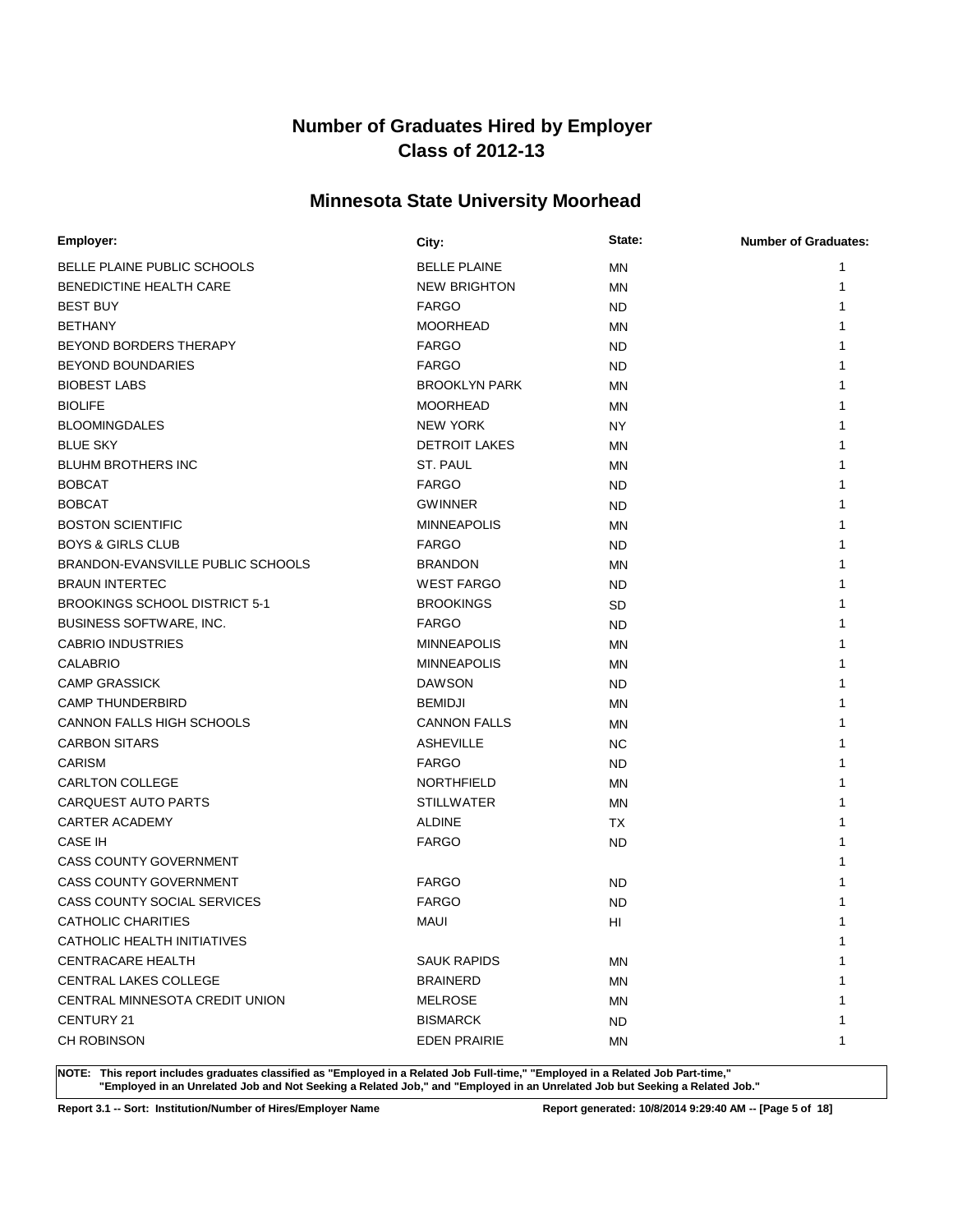# **Minnesota State University Moorhead**

| Employer:                                         | City:                 | State:    | <b>Number of Graduates:</b> |
|---------------------------------------------------|-----------------------|-----------|-----------------------------|
| CHAHINKAPA ZOO                                    | <b>WAHPETON</b>       | <b>ND</b> | 1                           |
| CHRIS LINNARERS, AUTHOR & PUBLIC SPEAKER          | <b>FARGO</b>          | <b>ND</b> | 1                           |
| CI SPORT                                          | <b>FARGO</b>          | <b>ND</b> |                             |
| CIGNA HEALTH INSURANCE                            | <b>EDEN PRAIRIE</b>   | <b>MN</b> |                             |
| CIRCLE OF NATIONS SCHOOL                          | <b>WAHPETON</b>       | <b>ND</b> |                             |
| <b>CITY OF WEST FARGO</b>                         | <b>WEST FARGO</b>     | <b>ND</b> |                             |
| <b>CLAY COUNTY</b>                                | <b>MOORHEAD</b>       | <b>MN</b> |                             |
| <b>CLAY COUNTY JAIL</b>                           | <b>MOORHEAD</b>       | <b>MN</b> |                             |
| <b>CLAY COUNTY PROBATION &amp; JUVENILE COURT</b> | <b>MOORHEAD</b>       | <b>MN</b> |                             |
| <b>CLEVELAND BROWNS</b>                           | <b>CLEVELAND</b>      | <b>OH</b> |                             |
| <b>CLIFTON LARSON ALLEN</b>                       | ST. CLOUD             | <b>MN</b> |                             |
| <b>CLIX PORTRAIT STUDIOS</b>                      | <b>MAPLE GROVE</b>    | <b>MN</b> |                             |
| <b>CODILIS AND ASSOCIATES</b>                     | <b>BURR RIDGE</b>     | IL.       |                             |
| <b>COLE PAPERS</b>                                | <b>FARGO</b>          | <b>ND</b> |                             |
| <b>COMDEL INNOVATION</b>                          | <b>WAHPETON</b>       | <b>ND</b> |                             |
| <b>COMMONBOND</b>                                 | <b>MINNEAPOLIS</b>    | <b>MN</b> |                             |
| CONMY FESTE LTD.                                  | <b>FARGO</b>          | <b>ND</b> |                             |
| <b>CORWIN AUTOMOTIVE</b>                          | <b>FARGO</b>          | <b>ND</b> |                             |
| COSTCO                                            | <b>WEST FARGO</b>     | <b>ND</b> |                             |
| COSTCO                                            | <b>GRAFTON</b>        | WI        | 1                           |
| CREATIVE CARE FOR REACHING INDEPENDENCE           | <b>FARGO</b>          | <b>ND</b> | 1                           |
| CREDIT UNION ASSOCIATION OF TEH DAKOTAS           |                       |           | 1                           |
| <b>CROW RIVER SIGNS</b>                           | <b>HUTCHINSON</b>     | <b>MN</b> |                             |
| <b>CROWN COLLEGE</b>                              | <b>ST. BONIFACIUS</b> | <b>MN</b> |                             |
| <b>CUMULUS MEDIA</b>                              | <b>ATLANTA</b>        | GA        |                             |
| <b>CUSTOM CINEMA AND SOUND</b>                    | <b>FARGO</b>          | <b>ND</b> |                             |
| DAKOTA BOYS AND GIRLS RANCH                       | <b>FARGO</b>          | <b>ND</b> |                             |
| DAKOTA MEDICAL FOUNDATION                         | <b>FARGO</b>          | <b>ND</b> |                             |
| DAKOTA TRAVEL NURSE                               | <b>MANDAN</b>         | <b>ND</b> | 1                           |
| <b>DELTA AIRLINES</b>                             | <b>MINNEAPOLIS</b>    | MN        |                             |
| DEPARTMENT OF CORRECTIONS                         | ST. CLOUD             | ΜN        |                             |
| DESIGNER DRYWALL INC                              | <b>DILWORTH</b>       | <b>MN</b> |                             |
| DETROIT LAKES PUBLIC SCHOOLS ISD 22               | <b>DETROIT LAKES</b>  | <b>MN</b> |                             |
| DICKINSON CATHOLIC SCHOOLS                        | <b>DICKINSON</b>      | <b>ND</b> | 1                           |
| DILWORTH GLYDON FELTON SCHOOL DISTRICT            | <b>DILWORTH</b>       | ΜN        | 1                           |
| DILWORTH GLYNDON FELTON ISD                       | <b>DILWORTH</b>       | <b>MN</b> | 1                           |
| DILWORTH GLYNDON FELTON SCHOOL DISTRICT           | <b>DILWORTH</b>       | ΜN        | 1                           |
| DILWORTH GLYONDON FELTON                          | <b>GYLDON</b>         | ΜN        |                             |
| <b>DISTRICT 112</b>                               | <b>CHASKA</b>         | MN        | 1                           |
| DJ CHAPMAN LAW                                    | <b>FARGO</b>          | ND.       | 1                           |
|                                                   |                       |           |                             |

**NOTE: This report includes graduates classified as "Employed in a Related Job Full-time," "Employed in a Related Job Part-time," "Employed in an Unrelated Job and Not Seeking a Related Job," and "Employed in an Unrelated Job but Seeking a Related Job."**

**Report 3.1 -- Sort: Institution/Number of Hires/Employer Name Report generated: 10/8/2014 9:29:40 AM -- [Page 6 of 18]**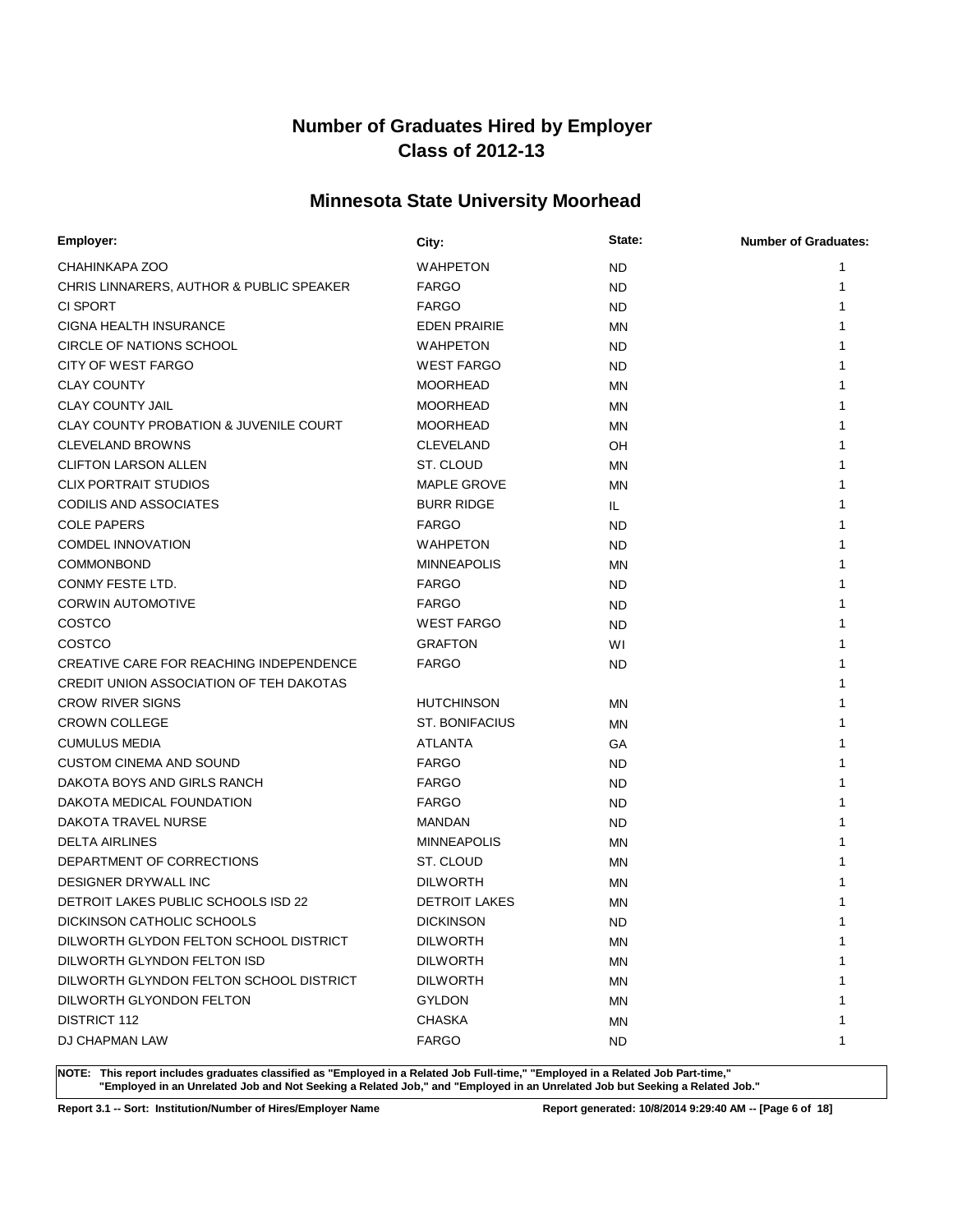# **Minnesota State University Moorhead**

| Employer:                             | City:                   | State:    | <b>Number of Graduates:</b> |
|---------------------------------------|-------------------------|-----------|-----------------------------|
| <b>DOOSAN</b>                         | <b>FARGO</b>            | <b>ND</b> | 1                           |
| DOUGLAS COUNTY HOSPITAL               | ALEXANDRIA              | <b>MN</b> |                             |
| DOWNTOWN RESOURCE GROUP               | <b>MINNEAPOLIS</b>      | MN        |                             |
| DRAKE COUNSELING SERVICES             | <b>FARGO</b>            | <b>ND</b> |                             |
| <b>D-S BEVERAGES</b>                  | <b>MOORHEAD</b>         | MN        |                             |
| DSI, INC.                             | ST. CLOUD               | <b>MN</b> |                             |
| DUDLEY AND SMITH PA                   | ST. PAUL                | <b>MN</b> |                             |
| DUNKIN AND BUSH INC.                  | <b>KIRKLAND</b>         | <b>WA</b> |                             |
| <b>EAGAN HIGH SCHOOL</b>              | EAGAN                   | ΜN        |                             |
| EAGLE VALLEY PUBLIC SCHOOL            | <b>CLARRISA</b>         | <b>MN</b> |                             |
| <b>EARLY INTERVENTION PARTNERS</b>    | <b>FARGO</b>            | <b>ND</b> |                             |
| <b>EARLY YEARS CHILDCARE</b>          | <b>WEST FARGO</b>       | <b>ND</b> |                             |
| EAST GRAND FORKS DENTAL CARE          | <b>EAST GRAND FORKS</b> | MN        |                             |
| <b>EASTER SEALS</b>                   |                         |           |                             |
| EASTER SEALS GOODWILL OF NORTH DAKOTA | <b>JAMESTOWN</b>        | <b>ND</b> |                             |
| EDGERTON PUBLIC SCHOOL                | <b>EDGERTON</b>         | MN        |                             |
| EDINA REALTY                          | WILLMAR                 | ΜN        |                             |
| ELDERMARK SOFTWARE                    | <b>FARGO</b>            | <b>ND</b> |                             |
| ELIM REHAB AND CARE CENTER            | <b>FARGO</b>            | <b>ND</b> |                             |
| <b>EVENTIDE</b>                       | <b>MOORHEAD</b>         | MN        |                             |
| <b>EXCEL ENERGY</b>                   | ANNANDALE               | ΜN        |                             |
| <b>EXPOSURE PRODUCTIONS</b>           | <b>FARGO</b>            | <b>ND</b> |                             |
| <b>FAIRVIEW HEALTH SERVICES</b>       | <b>CHISAGO CITY</b>     | MN        |                             |
| FAIRVIEW NORTHLAND MEDICAL CENTER     | <b>PRINCETON</b>        | MN        |                             |
| <b>FAIRVIEW SOUTHDALE</b>             | <b>EDINA</b>            | <b>MN</b> |                             |
| <b>FAIRVIEW SOUTHDALE HOSPITAL</b>    | <b>EDINA</b>            | MN        |                             |
| <b>FAMILY HEALTH CARE</b>             | <b>FARGO</b>            | <b>ND</b> |                             |
| <b>FAMILY HEALTHCARE</b>              | <b>FARGO</b>            | <b>ND</b> |                             |
| <b>FARGO AIR MUSEUM</b>               | <b>FARGO</b>            | <b>ND</b> |                             |
| <b>FARGO ASSEMBLY COMPANY</b>         | <b>FARGO</b>            | <b>ND</b> |                             |
| <b>FARGO FORCE</b>                    | <b>FARGO</b>            | ND        |                             |
| FARGO MOORHEAD COMMUNITY THEATRE      | <b>FARGO</b>            | <b>ND</b> |                             |
| <b>FARGO MOORHEAD REDHAWKS</b>        | <b>FARGO</b>            | <b>ND</b> |                             |
| FARGO PUBLIC LIBRARY                  | <b>FARGO</b>            | <b>ND</b> |                             |
| <b>FARGO PUBLIC SCHOOL</b>            | <b>FARGO</b>            | <b>ND</b> | 1                           |
| <b>FARGODOME</b>                      | <b>FARGO</b>            | <b>ND</b> |                             |
| <b>FASTENAL</b>                       | <b>DILWORTH</b>         | ΜN        |                             |
| FEDERAL BUREAU OF PRISONS             | <b>YANKTON</b>          | <b>SD</b> |                             |
| FERGUS FALLS PUBLIC SCHOOLS           | <b>FERGUS FALLS</b>     |           |                             |
| <b>FERGUSON</b>                       | <b>SPOKANE</b>          | WA        | 1                           |

**NOTE: This report includes graduates classified as "Employed in a Related Job Full-time," "Employed in a Related Job Part-time," "Employed in an Unrelated Job and Not Seeking a Related Job," and "Employed in an Unrelated Job but Seeking a Related Job."**

**Report 3.1 -- Sort: Institution/Number of Hires/Employer Name Report generated: 10/8/2014 9:29:40 AM -- [Page 7 of 18]**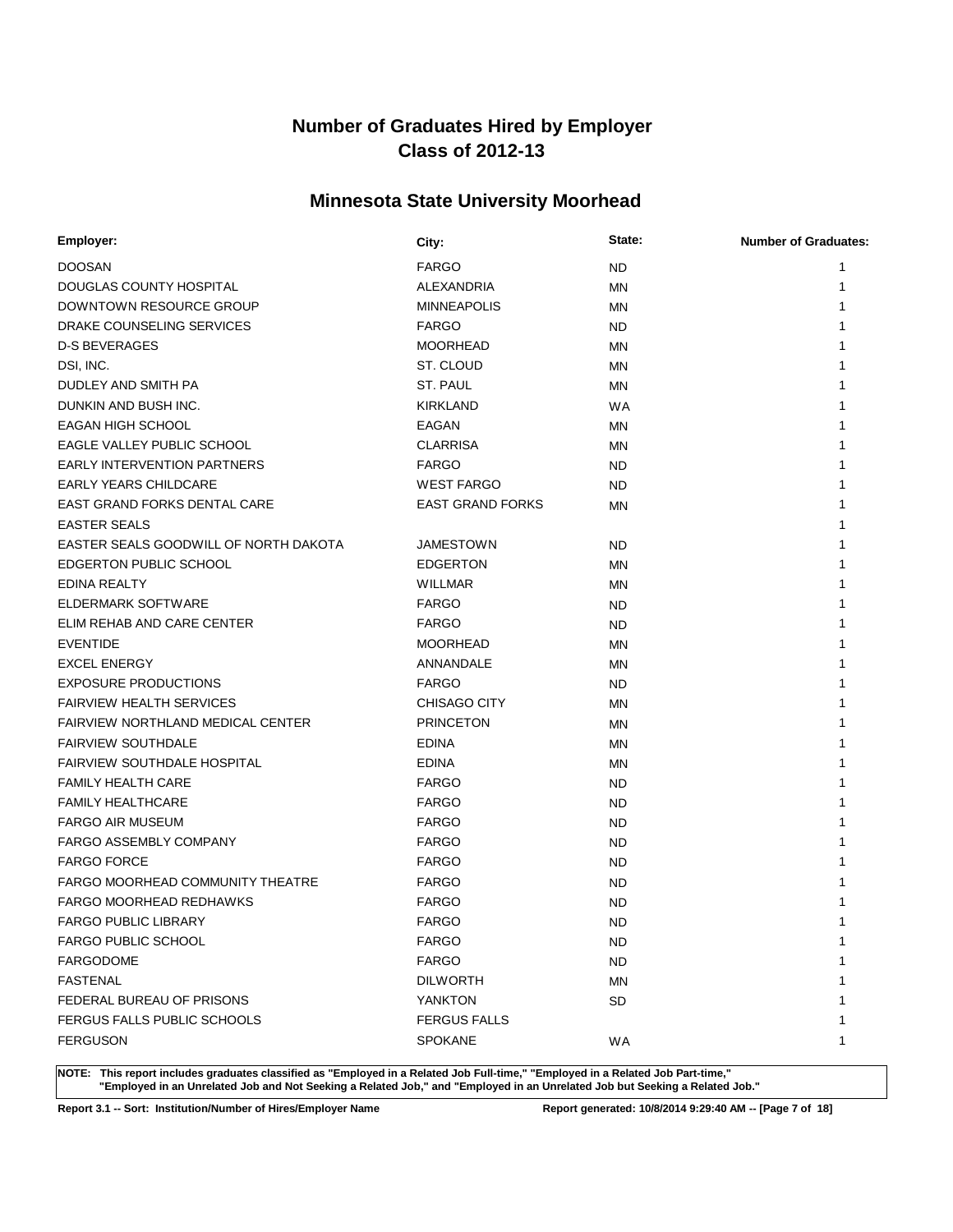# **Minnesota State University Moorhead**

| Employer:                                 | City:                | State:    | <b>Number of Graduates:</b> |
|-------------------------------------------|----------------------|-----------|-----------------------------|
| <b>FINANCIAL BUSINESS SYSTEMS</b>         | <b>FARGO</b>         | <b>ND</b> | 1                           |
| FIRST AMERICAN TITLE                      | PEQUOT LAKES         | <b>MN</b> | 1                           |
| FITNESS 19                                | <b>EXCELSIOR</b>     | <b>MN</b> | 1                           |
| <b>FITNESS EVOLUTION</b>                  | <b>MONTICELLO</b>    | <b>MN</b> | 1                           |
| <b>FLATT FARMS</b>                        | <b>PILLSBURY</b>     | ND.       | 1                           |
| FOREMAN PUBLIC SCHOOLS                    | <b>FOREMAN</b>       | ND.       |                             |
| FOREST LAKE PUBLIC SCHOOLS                | <b>FOREST LAKE</b>   | <b>MN</b> |                             |
| FOREVER 21                                |                      | ND.       |                             |
| FORUM COMMUNICATIONS                      | <b>FARGO</b>         | ND.       |                             |
| FOUR SEASONS EYE CARE                     | <b>MINNEAPOLIS</b>   | <b>MN</b> |                             |
| <b>FRASER</b>                             | <b>RICHFIELD</b>     | <b>MN</b> |                             |
| <b>FRASER</b>                             | <b>FARGO</b>         | ND.       |                             |
| <b>FRAZEE BERGUS PUBLIC SCHOOL</b>        | <b>FRAZEE</b>        | <b>MN</b> | 1                           |
| FRAZEE VERGAS PUBLIC SCHOOLS              | FRAZEE               | <b>MN</b> |                             |
| <b>FRENCH'S POINT</b>                     | <b>BANGOR</b>        | ME        |                             |
| <b>FRIDLEY PUBLIC SCHOOLS</b>             | <b>FRIDLEY</b>       | MN        |                             |
| FRONTIER ACADEMY CHARTER SCHOOL           | <b>GREELEY</b>       | CO        |                             |
| FURUSETH, KALIL, OLSON & EVERT PC         | <b>WILLISTON</b>     | ND.       |                             |
| GACKLE-STREETER PUBLIC SCHOOL DISTRICT    | <b>GACKLE</b>        | ND.       |                             |
| <b>GATE CITY BANK</b>                     | <b>FARGO</b>         | ND.       |                             |
| <b>GLACIAL RIDGE HEALTH SYSTEM</b>        | <b>GLENWOOD</b>      | ΜN        |                             |
| <b>GLADYS RAY SHELTER</b>                 | <b>FARGO</b>         | ND.       |                             |
| <b>GLENCOE-SILVER LAKE PUBLIC SCHOOLS</b> | <b>GLENCOE</b>       | ΜN        |                             |
| <b>GOLDMARK PROPERTY MANAGEMENT</b>       | <b>FARGO</b>         | <b>ND</b> |                             |
| <b>GOMPERS PREPATORY ACADEMY</b>          | <b>SAN DIEGO</b>     | CA        |                             |
| <b>GOODUE COUNTY EDUCATION DISTRICT</b>   | <b>RED WING</b>      | ΜN        |                             |
| <b>GRAINGER</b>                           | <b>MINNEAPOLIS</b>   | MN        |                             |
| <b>GRAND CENTRAL, INC</b>                 | <b>DETROIT LAKES</b> | <b>MN</b> | 1                           |
| <b>GRAND FORKS HERALD</b>                 | <b>GRAND FORKS</b>   | ND.       |                             |
| <b>GRANITE CITY FOOD &amp; BREWERY</b>    | <b>FARGO</b>         | <b>ND</b> |                             |
| <b>GRAPHIC DESIGNER</b>                   | <b>MINNEAPOLIS</b>   | <b>MN</b> |                             |
| <b>HABILITATIVE SERVICES INC</b>          | <b>MOORHEAD</b>      | MN        |                             |
| <b>HAMPTON INN AND SUITES</b>             | <b>JAMESTOWN</b>     | <b>ND</b> |                             |
| HAND IN HAND NANNY AGENCY                 | <b>ROSEMOUNT</b>     | ΜN        | 1                           |
| <b>HANS HAGEN HOMES</b>                   | <b>BLAINE</b>        | ΜN        | 1                           |
| <b>HARRIS COMPANIES</b>                   | ST. PAUL             | <b>MN</b> | 1                           |
| <b>HD SUPPLY WATERWORKS</b>               | <b>EDEN PRAIRIE</b>  | ΜN        | 1                           |
| <b>HEAD START</b>                         |                      |           |                             |
| HEAT TRANSFER WAREHOUSE                   | <b>FARGO</b>         | ND.       | 1                           |
| HENDRICKS PUBLIC SCHOOLS                  | <b>HENRICKS</b>      | MN        | 1                           |
|                                           |                      |           |                             |

**NOTE: This report includes graduates classified as "Employed in a Related Job Full-time," "Employed in a Related Job Part-time," "Employed in an Unrelated Job and Not Seeking a Related Job," and "Employed in an Unrelated Job but Seeking a Related Job."**

**Report 3.1 -- Sort: Institution/Number of Hires/Employer Name Report generated: 10/8/2014 9:29:40 AM -- [Page 8 of 18]**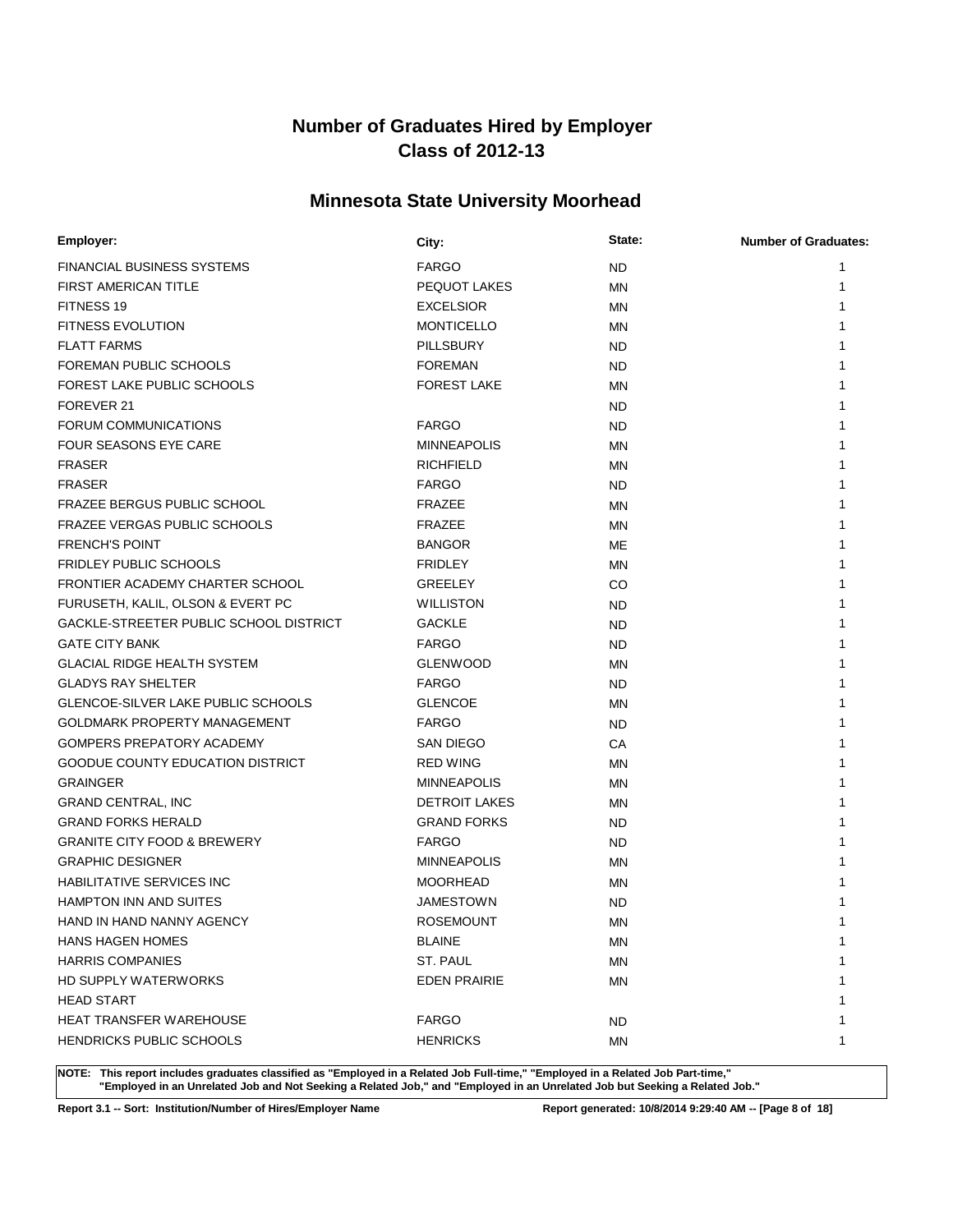# **Minnesota State University Moorhead**

| Employer:                                | City:                | State:    | <b>Number of Graduates:</b> |
|------------------------------------------|----------------------|-----------|-----------------------------|
| HENNEPIN COUNTRY MEDICAL CENTER          | <b>MINNEAPOLIS</b>   | <b>MN</b> | 1                           |
| <b>HIGH PLAINS READER</b>                | <b>FARGO</b>         | <b>ND</b> | 1                           |
| <b>HILLSBORO BANNER</b>                  | <b>HILLSBORO</b>     | ND.       | 1                           |
| HILLSBORO PUBLIC SCHOOLS                 | <b>HILLSBORO</b>     | <b>ND</b> | 1                           |
| HINCKLEY-FINLAYSON PUBLIC SCHOOLS        | <b>HINCKLEY</b>      | <b>MN</b> | 1                           |
| HISTORICAL & CULTURAL SOCIETY OF CLAY CO | <b>MOORHEAD</b>      | ΜN        |                             |
| <b>HOLIDAY</b>                           | <b>FARGO</b>         | ND.       |                             |
| HOLY ROSARY CATHOLIC SCHOOL              | <b>DETROIT LAKES</b> | <b>MN</b> |                             |
| <b>HORIZON HEALTH</b>                    | <b>PIERZ</b>         | <b>MN</b> |                             |
| <b>HORNBACHERS</b>                       | <b>FARGO</b>         | ND.       |                             |
| <b>HORSCH ANDERSON</b>                   | <b>MAPLETON</b>      | <b>ND</b> |                             |
| <b>HOT SPRINGS SPAS</b>                  | <b>WEST FARGO</b>    | <b>ND</b> |                             |
| HOUSING AND REDEVELOLPMENT AUTHORITY     | <b>FARGO</b>         | <b>ND</b> |                             |
| HUBBARD BROADCASTING                     | <b>MINNEAPOLIS</b>   | MN        |                             |
| HURON CENTER FOR INDEPENDANCE            | <b>HURON</b>         | <b>SD</b> |                             |
| <b>IKEA</b>                              | LITTLETON            | CO        |                             |
| <b>ILLUSION THEATER</b>                  | <b>MINNEAPOLIS</b>   | <b>MN</b> |                             |
| IMHOLTE & DAHL, PA                       | <b>FARGO</b>         | <b>ND</b> |                             |
| <b>IMMIGRANT DEVELOPMENT CENTER</b>      | <b>MOORHEAD</b>      | <b>MN</b> |                             |
| INDEPENDENT SCHOOL DISTRICT 206          | ALEXANDRIA           | <b>MN</b> | 1                           |
| INDEPENDENT SCHOOL DISTRICT 518          | <b>WORTHINGTON</b>   | <b>MN</b> | 1                           |
| <b>INDIANA STATE UNIVERSITY</b>          | <b>TERRE HAUTE</b>   | IN        |                             |
| <b>INDIGO SIGN WORKS</b>                 | <b>FARGO</b>         | ND.       |                             |
| <b>INSTRUMENTAL RESEARCH</b>             | <b>FRIDLEY</b>       | ΜN        |                             |
| INTEGREON MANAGED SOLUTIONS              | <b>FARGO</b>         | ND.       |                             |
| <b>INTEGRITY LIVING OPTIONS</b>          | <b>MINNEAPOLIS</b>   | <b>MN</b> |                             |
| <b>INTEGRITY WINDOWS</b>                 | <b>FARGO</b>         | ND.       | 1                           |
| <b>INTELLIGENT INSITES</b>               | <b>FARGO</b>         | <b>ND</b> | 1                           |
| INTERNATIONAL MARKETING SYSTEMS          | <b>FARGO</b>         | <b>ND</b> | 1                           |
| <b>INVITATION HOMES</b>                  | EAGAN                | MN        |                             |
| IQ SOLUTIONS                             | <b>ROCKVILLE</b>     | MD.       |                             |
| ISD 15, ST. FRANCIS                      | <b>ST. FRANCIS</b>   | MN        |                             |
| <b>ISD 31</b>                            | <b>BEMIDJI</b>       | <b>MN</b> |                             |
| <b>ISD 545</b>                           | <b>HENNING</b>       | ΜN        |                             |
| <b>ISD 564</b>                           | THIEF RIVER FALLS    | ΜN        | 1                           |
| IW-RESEARCH & DWMG                       | <b>BURNSVILLE</b>    | ΜN        | 1                           |
| <b>JADE PRESENTS</b>                     | <b>FARGO</b>         | <b>ND</b> | 1                           |
| JAMESTOWN PUBLIC SCHOOLS                 | <b>JAMESTOWN</b>     | ND.       |                             |
| JOHN PAUL II CATHOLIC SCHOOLS NETWORK    | <b>FARGO</b>         | ND.       | 1                           |
| JOHNSTON LAW OFFICE                      | <b>GRAND FORKS</b>   | ND.       | 1                           |

**NOTE: This report includes graduates classified as "Employed in a Related Job Full-time," "Employed in a Related Job Part-time," "Employed in an Unrelated Job and Not Seeking a Related Job," and "Employed in an Unrelated Job but Seeking a Related Job."**

**Report 3.1 -- Sort: Institution/Number of Hires/Employer Name Report generated: 10/8/2014 9:29:40 AM -- [Page 9 of 18]**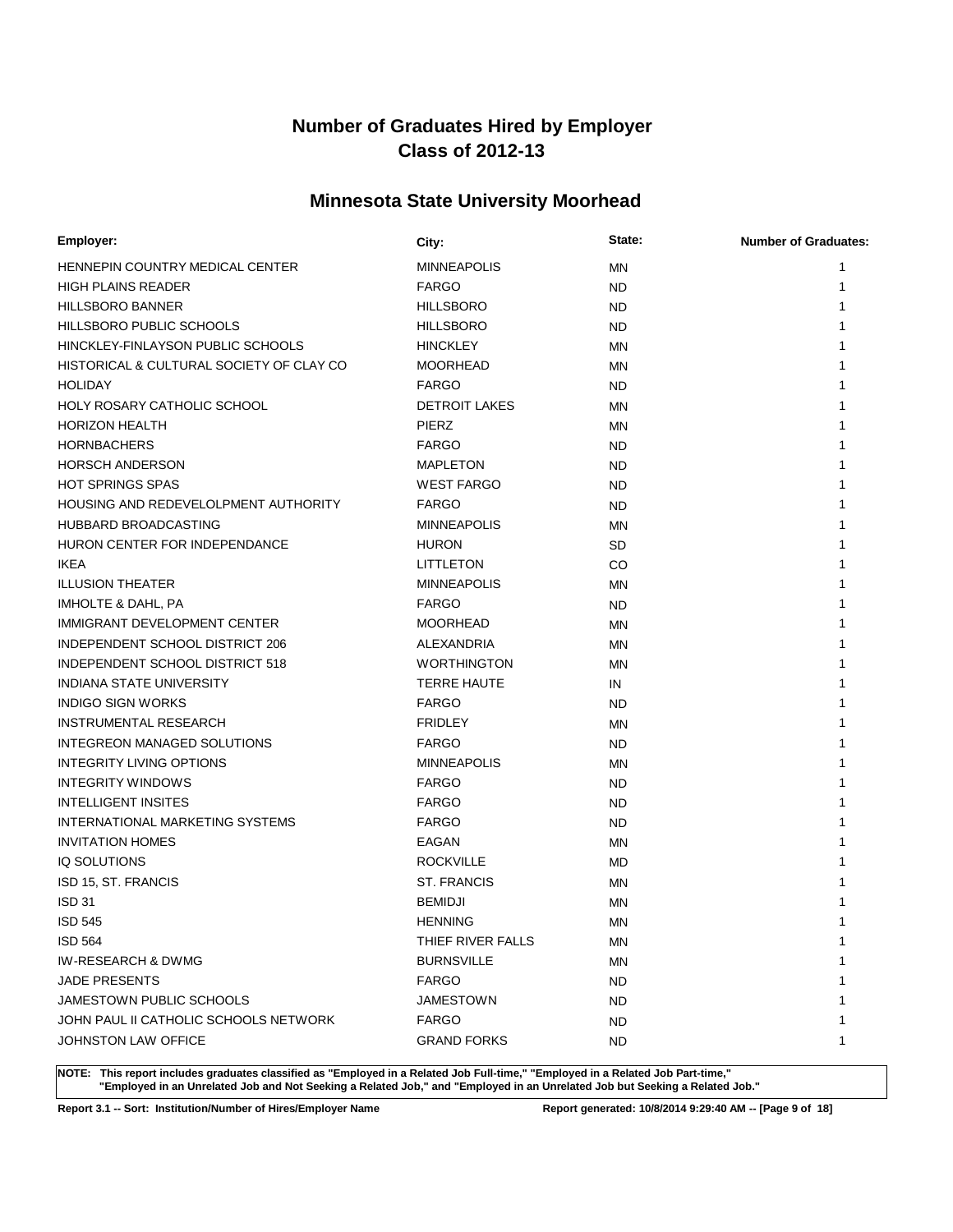# **Minnesota State University Moorhead**

| Employer:                                | City:                | State:    | <b>Number of Graduates:</b> |
|------------------------------------------|----------------------|-----------|-----------------------------|
| JOSEF'S SCHOOL OF HAIR DESIGN            | <b>FARGO</b>         | <b>ND</b> |                             |
| <b>JS STUDIOS</b>                        | <b>CHAMPLIN</b>      | MN        |                             |
| K & M MANUFACTURING                      | <b>RENVILLE</b>      | <b>MN</b> |                             |
| <b>KELSCH KRIZ &amp; ASSOCIATES</b>      | <b>FARGO</b>         | <b>ND</b> |                             |
| KENAI PENINSULA BOROUGH SCHOOL DISTRICT  | <b>NIKISKI</b>       | AK        |                             |
| KERKOVEN MURDOCK SUNBURG AMERICORPS      | <b>KERKHOVEN</b>     | ΜN        |                             |
| <b>KEYC TV</b>                           | <b>MANKATO</b>       | MN        |                             |
| <b>KEYSTONE COMMUNITY SERVICES</b>       | ST. PAUL             | MN        |                             |
| KIEWIT                                   | <b>LITTLETON</b>     | CO        |                             |
| KIEWITE                                  | <b>DENVER</b>        | CO        |                             |
| KINDRED PUBLIC SCHOOL DISTRICT           | <b>KINDRED</b>       | <b>ND</b> |                             |
| KNIFE RIVER CORPORATION                  | <b>BISMARCK</b>      | <b>ND</b> |                             |
| <b>KROSHUS LANDSCAPING</b>               | <b>FARGO</b>         | <b>ND</b> |                             |
| LA CRESCENT-HOKAH SCHOOL DISTRICT 300    | LA CRESCENT          | ΜN        |                             |
| LAB CORP                                 | ST. PAUL             | MN        |                             |
| LAKE AGASSIZ REGIONAL LIBRARY            | <b>MOORHEAD</b>      | MN        |                             |
| LAKE REGION CORPORATION                  | <b>DEVILS LAKE</b>   | <b>ND</b> |                             |
| LAKE REGION HEALTHCARE                   | <b>FERGUS FALLS</b>  | ΜN        |                             |
| LAKES AND PRAIRIES COMMUNITY ACTION      | <b>BRECKENRIDGE</b>  | MN        |                             |
| <b>LAKESHIRTS</b>                        | <b>DETROIT LAKES</b> | MN        |                             |
| LAKEWOOD HEALTH SYSTEM                   | <b>STAPLES</b>       | <b>MN</b> |                             |
| LAKEWOOD HEALTH SYSTEMS                  | <b>STAPLES</b>       | ΜN        |                             |
| <b>LASER TEK SERVICES</b>                | <b>FARGO</b>         | <b>ND</b> |                             |
| LENNAR                                   | <b>MINNEAPOLIS</b>   | <b>MN</b> |                             |
| <b>LENS CRAFTERS</b>                     | <b>FARGO</b>         | <b>ND</b> |                             |
| LESLIE HAHN, MD                          | <b>ORONO</b>         | <b>MN</b> |                             |
| <b>LIFETIME FITNESS</b>                  |                      |           |                             |
| LIFETIME FITNESS                         | LAKEVILLE            | ΜN        |                             |
| LITTLE MIRACLES CHILD DEVELOPMENT        | <b>FAYETTEVILLE</b>  | <b>NC</b> |                             |
| LONG PRAIRIE GREY EAGLE PUBLIC SCHOOLS   | <b>LONG PRAIRIE</b>  | ΜN        |                             |
| LONGHORN STEAKHOUSE                      | <b>FARGO</b>         | <b>ND</b> |                             |
| LUTHERAN SOCIAL SERVICES                 | <b>FARGO</b>         | <b>ND</b> |                             |
| LUTHERAN SOCIAL SERVICES OF ND           |                      |           |                             |
| <b>MACCRAY SCHOOLS</b>                   | <b>RAYMOND</b>       | <b>MN</b> |                             |
| MAHUBE-OTWA COMMUNITY ACTION PARTNERSHIP | PARK RAPIDS          | MN        | 1                           |
| <b>MANDAN PUBLIC SCHOOL DISTRICT</b>     | <b>MANDAN</b>        | <b>ND</b> |                             |
| <b>MANHEIM MINNEAPOLIS</b>               | <b>MAPLE GROVE</b>   | MN        |                             |
| <b>MANKATO AREA PUBLIC SCHOOLS</b>       | MANKATO              | ΜN        |                             |
| MANORCARE HEALTH SERVICES                | <b>FARGO</b>         | <b>ND</b> |                             |
| MAPLE RIVER SCHOOLS                      | <b>MAPLETON</b>      | ΜN        | 1                           |

**NOTE: This report includes graduates classified as "Employed in a Related Job Full-time," "Employed in a Related Job Part-time," "Employed in an Unrelated Job and Not Seeking a Related Job," and "Employed in an Unrelated Job but Seeking a Related Job."**

**Report 3.1 -- Sort: Institution/Number of Hires/Employer Name Report generated: 10/8/2014 9:29:40 AM -- [Page 10 of 18]**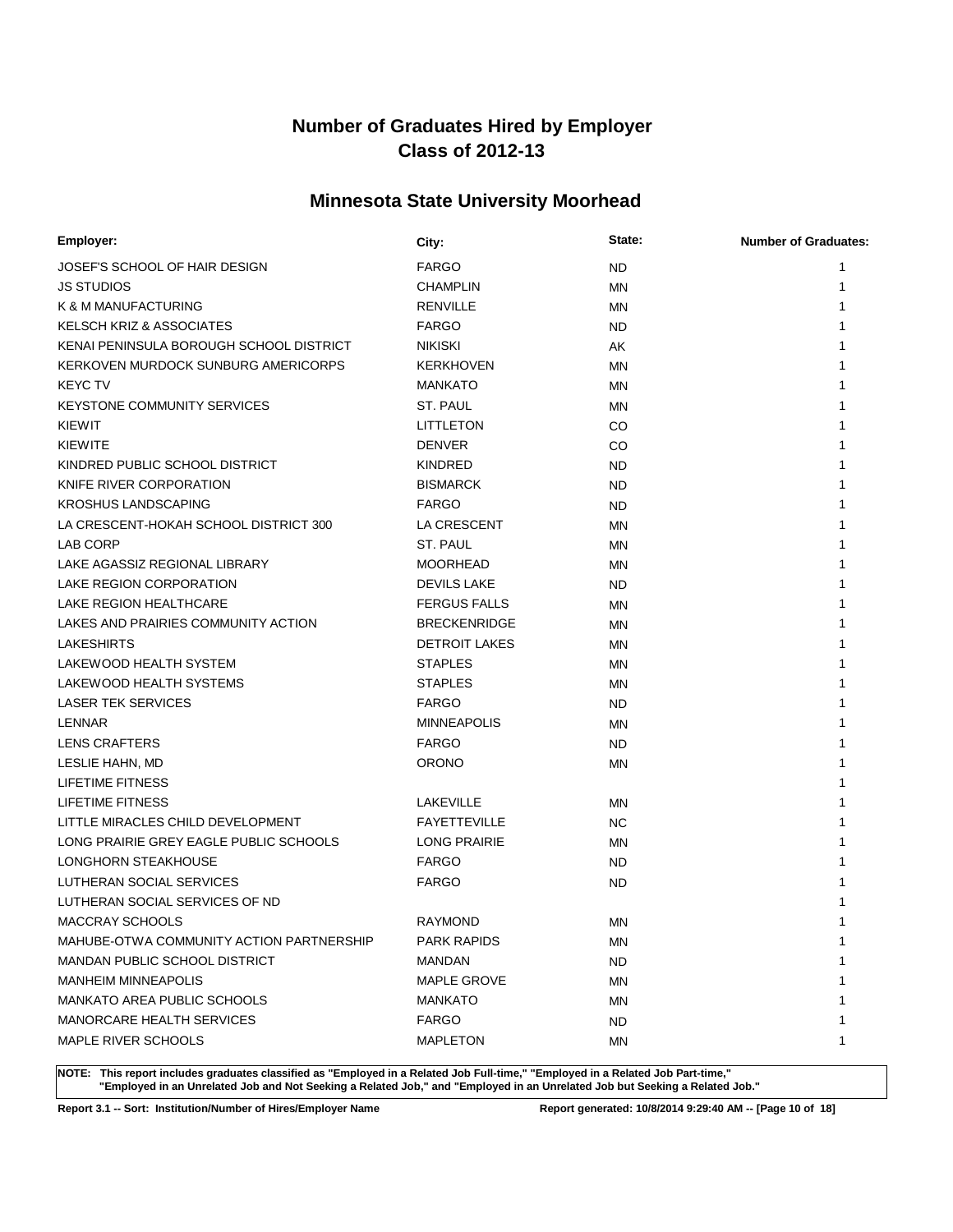# **Minnesota State University Moorhead**

| Employer:                                | City:               | State:    | <b>Number of Graduates:</b> |
|------------------------------------------|---------------------|-----------|-----------------------------|
| MARCY CONSTRUCTION COMPANY               | <b>MONTICELLO</b>   | <b>MN</b> | 1                           |
| MARKETING IDEAS FOR PRINTERS             | <b>FARGO</b>        | <b>ND</b> | 1                           |
| MARSHALL PUBLIC SCHOOLS                  | <b>MARSHALL</b>     | <b>MN</b> |                             |
| <b>MAX TRAINING</b>                      | <b>MOORHEAD</b>     | <b>MN</b> |                             |
| <b>MBN ENGINEERING</b>                   | <b>FARGO</b>        | <b>ND</b> |                             |
| <b>MCCANN ERICKSON</b>                   | <b>NEW YORK</b>     | NY.       |                             |
| MCGOUGH CONSTRUCTION                     | ST. PAUL            | MN        |                             |
| <b>MCLAUGHLIN ENTERPRISES INC</b>        | <b>FARGO</b>        | ND.       |                             |
| <b>MEADOWS GOLF COURSE</b>               | <b>MOORHEAD</b>     | MN        |                             |
| <b>MEIDICA</b>                           | <b>MINNETONKA</b>   | <b>MN</b> |                             |
| MENAHGA PUBLIC SCHOOLS                   | <b>MENAHGA</b>      | <b>MN</b> |                             |
| <b>MENARDS</b>                           | <b>MOORHEAD</b>     | <b>MN</b> |                             |
| <b>MERCY HOSPITAL</b>                    | <b>COON RAPIDS</b>  | <b>MN</b> |                             |
| <b>MESABI EAST SCHOOLS</b>               | <b>AURORA</b>       | <b>MN</b> |                             |
| METCALF ARCHAEOLOGICAL CONSULTANTS, INC  | <b>BISMARCK</b>     | ND.       |                             |
| <b>METHODIST HOSPITAL</b>                | ST. LOUIS PARK      | <b>MN</b> |                             |
| METROPOLITAN AREA AGENCY ON AGING        | NORTH ST. PAUL      | <b>MN</b> |                             |
| MEYER PELTIER INSURANCE AGENCY           | ST. PAUL            | <b>MN</b> |                             |
| <b>MICKELSON DESIGN STUDIO</b>           | <b>MOORHEAD</b>     | <b>MN</b> |                             |
| <b>MICROSOFT</b>                         | <b>FARGO</b>        | ND.       |                             |
| MIDCONTINENT COMMUNICATIONS              | <b>BISMARCK</b>     | <b>ND</b> | 1                           |
| MIDCONTINENT COMMUNICATIONS              | <b>FARGO</b>        | <b>ND</b> |                             |
| MID-STATE EDUCATION DISTRICT             | LITTLE FALLS        | MN        |                             |
| MIDWEST COMMUNITY RESIDENTIAL SERVICES   | <b>MOORHEAD</b>     | <b>MN</b> |                             |
| MILACA PUBLIC SCHOOLS                    | <b>MILACA</b>       | ΜN        |                             |
| MILBANK SCHOOL DISTRICT                  | <b>MILBANK</b>      | SD        |                             |
| MILLE LACS COUNTY                        | <b>MILACA</b>       | <b>MN</b> |                             |
| MINNESOTA DEPARTMENT OF VETERANS AFFAIRS | <b>MOORHEAD</b>     | <b>MN</b> |                             |
| MINNESOTA FAST TRAC PROGRAM              | ST. PAUL            | <b>MN</b> | 1                           |
| MINNESOTA HOUSE OF REPRESENTATIVES       | ST. PAUL            | <b>MN</b> |                             |
| MINNESOTA LIONS EYEBANK                  | <b>FARGO</b>        | ND.       |                             |
| <b>MINNESOTA MOTORS</b>                  | <b>FERGUS FALLS</b> | <b>MN</b> |                             |
| <b>MINNESOTA POWER</b>                   | <b>LITTLE FALLS</b> | <b>MN</b> |                             |
| MINNESOTA STATE UNIVERSITY, MANKATO      | <b>MANKATO</b>      | <b>MN</b> | 1                           |
| MINNESOTA VIRTUAL HIGH SCHOOL            |                     |           | 1                           |
| <b>MINNESOTA WIRE</b>                    | ST. PAUL            | ΜN        | 1                           |
| MM IDENTITY LAB                          | <b>PHOENIX</b>      | AZ        | 1                           |
| MN STATE COMMUNITY & TECHNICAL COLLEGE   | <b>FERGUS FALLS</b> | MN        | 1                           |
| MN STATE COMMUNITY AND TECHNICAL COLLEGE | <b>MOORHEAD</b>     | ΜN        | 1                           |
| MONTEVIDEO PUBLIC SCHOOLS                | <b>MONTEVIDEO</b>   | ΜN        | 1                           |

**NOTE: This report includes graduates classified as "Employed in a Related Job Full-time," "Employed in a Related Job Part-time," "Employed in an Unrelated Job and Not Seeking a Related Job," and "Employed in an Unrelated Job but Seeking a Related Job."**

**Report 3.1 -- Sort: Institution/Number of Hires/Employer Name Report generated: 10/8/2014 9:29:40 AM -- [Page 11 of 18]**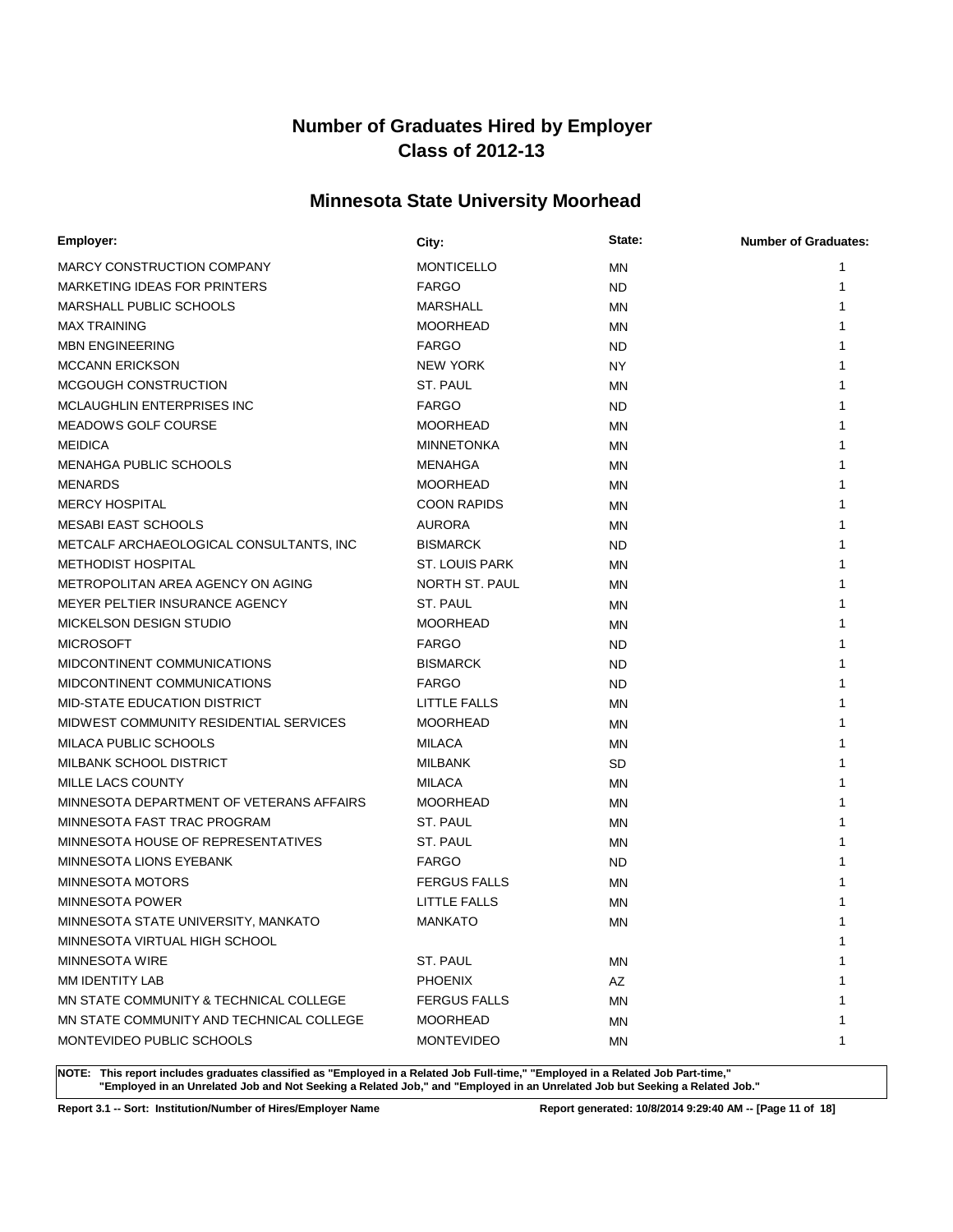# **Minnesota State University Moorhead**

| Employer:                                | City:                   | State:    | <b>Number of Graduates:</b> |
|------------------------------------------|-------------------------|-----------|-----------------------------|
| MONTGOMERY GOFF & BULLIS PC              | <b>FARGO</b>            | <b>ND</b> | 1                           |
| <b>MOORE ENGINEER</b>                    | <b>WEST FARGO</b>       | <b>ND</b> | 1                           |
| MOORE ENGINEERING, INC                   | <b>WEST FARGO</b>       | <b>ND</b> | 1                           |
| MOORHEAD HIGH SCHOOL                     | <b>MOORHEAD</b>         | <b>MN</b> | 1                           |
| MORRIS AREA PUBLIC SCHOOLS               | <b>MORRIS</b>           | <b>MN</b> |                             |
| MORTINSON CONSTRUCTION                   | <b>MINNEAPOLIS</b>      | MN        |                             |
| MOUNDSVIEW PUBLIC SCHOOLS                | <b>MOUNDSVIEW</b>       | <b>MN</b> |                             |
| <b>MP NEXLEVEL</b>                       | <b>MAPLE LAKE</b>       | <b>MN</b> |                             |
| MPLS ST. PAUL MAGAZINE                   | <b>MINNEAPOLIS</b>      | <b>MN</b> |                             |
| MSUM                                     | <b>MOORHEAD</b>         | MN.       |                             |
| <b>MYRIAD DEVICES</b>                    | <b>FARGO</b>            | ND.       |                             |
| <b>MYSTIC LAKE CASINO</b>                | <b>PRIOR LAKE</b>       | <b>MN</b> |                             |
| NATURAL CHOICE ACADEMY                   | <b>PHOENIZ</b>          | AZ        |                             |
| NAVEX GLOBAL                             | <b>BEAVERTON</b>        | OR.       |                             |
| ND AUTISM CENTER                         | <b>FARGO</b>            | ND.       |                             |
| ND CENTER FOR DISTANCE EDUCATION         | <b>FARGO</b>            | <b>ND</b> |                             |
| NE METRO 916 INTERMEDIATE SCHOOL DIST    | ST. PAUL                | <b>MN</b> |                             |
| <b>NEIGHBORS USA</b>                     | <b>WILLISTON</b>        | ND.       |                             |
| NEW PUBLIC SCHOOLS                       | <b>WILLISTON</b>        | <b>ND</b> |                             |
| NEW TOWN PUBLIC SCHOOL DISTRICT          | <b>NEW TOWN</b>         | <b>ND</b> |                             |
| NO COAST TATTOOS                         | <b>FARGO</b>            | ND.       |                             |
| <b>NORIDAN</b>                           | <b>FARGO</b>            | <b>ND</b> |                             |
| <b>NORIDIAN</b>                          |                         |           |                             |
| NORIDIAN HEALTH CARE SOLUTIONS           | <b>FARGO</b>            | <b>ND</b> |                             |
| NORIDIAN HEALTHCARE SERVICES             | <b>FARGO</b>            | ND.       |                             |
| NORIDIAN HEALTHCARE SOLUTIONS            | <b>FARGO</b>            | ND.       |                             |
| NORTH COUNTRY BUSINESS PRODUCTS          | <b>BEMIDJI</b>          | <b>MN</b> |                             |
| NORTH DAKOTA AUTISM CENTER               | <b>FARGO</b>            | <b>ND</b> | 1                           |
| NORTH DAKOTA STATE COLLEGE OF SCIENCE    | <b>FARGO</b>            | <b>ND</b> | 1                           |
| NORTH DAKOTA STATE UNIVERSITY FOUNDATION | <b>FARGO</b>            | ND.       |                             |
| NORTH DAKOTA YOUTH CORRECTIONAL CENTER   | <b>MANDAN</b>           | ND.       |                             |
| NORTH HOMES CHILDREN & FAMILY SERVICES   | <b>BEMIDJI</b>          | ΜN        |                             |
| NORTH ST. PAUL-MAPLEWOOD OAKDALE ISD 622 | OAKDALE                 | <b>MN</b> |                             |
| NORTHEAST METRO 916 INTERMEDIATE SCHOOL  | ST. PAUL                | ΜN        |                             |
| NORTHERN CASS HIGH SCHOOL                | CASSELTON               | ND.       | 1                           |
| NORTHERN LIGHT OPERA                     | <b>PARK RAPIDS</b>      | ΜN        | 1                           |
| NORTHERN PLAINS LABORATORY               | <b>BISMARCK</b>         | ND.       | 1                           |
| NORTHLAND COMMUNITY & TECHNICAL COLLEGE  | <b>EAST GRAND FORKS</b> | ΜN        |                             |
| NORTHLAND COMMUNITY AND TECH COLLEGE     | THIEF RIVER FALLS       | ΜN        | 1                           |
| NORTHLAND COMMUNITY TECHNICAL COLLEGE    | <b>EAST GRAND FORKS</b> | ΜN        | 1                           |

**NOTE: This report includes graduates classified as "Employed in a Related Job Full-time," "Employed in a Related Job Part-time," "Employed in an Unrelated Job and Not Seeking a Related Job," and "Employed in an Unrelated Job but Seeking a Related Job."**

**Report 3.1 -- Sort: Institution/Number of Hires/Employer Name Report generated: 10/8/2014 9:29:40 AM -- [Page 12 of 18]**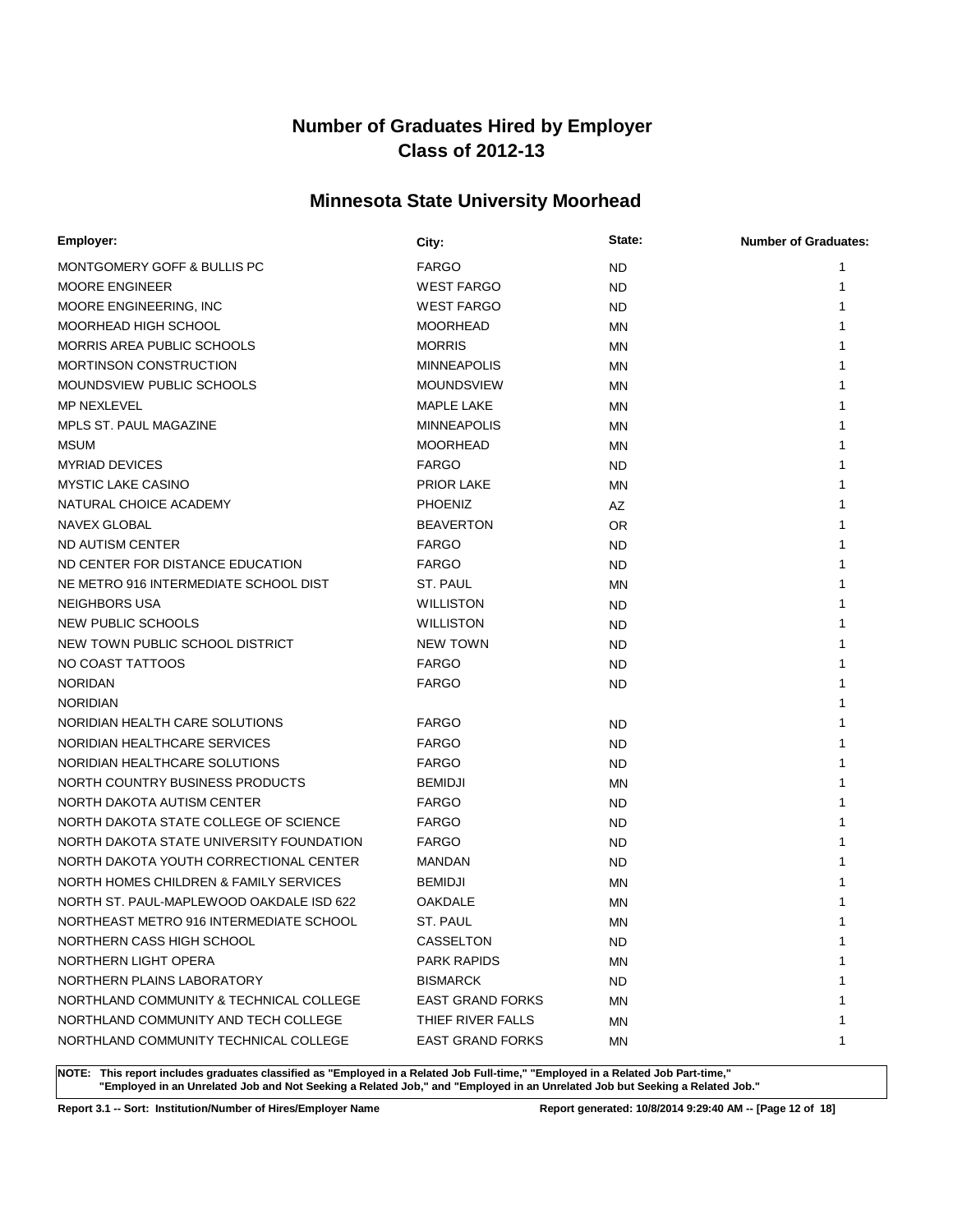# **Minnesota State University Moorhead**

| Employer:                               | City:                   | State:    | <b>Number of Graduates:</b> |
|-----------------------------------------|-------------------------|-----------|-----------------------------|
| NORTHLAND SPECIAL EDUCATION COOPERATIVE | <b>VIRGINIA</b>         | <b>MN</b> | 1                           |
| NORTHWEST PROFESSIONAL COLOR            | <b>WEST FARGO</b>       | ND.       | 1                           |
| NORTHWESTERN MUTUAL                     | <b>FARGO</b>            | <b>ND</b> | 1                           |
| NORTHWOODS CHILDRENS SERVICES           | <b>DULUTH</b>           | <b>MN</b> | 1                           |
| OAK GROVE LUTHERAN                      | <b>FARGO</b>            | ND.       | 1                           |
| OAK GROVE LUTHERAN SCHOOL               | <b>FARGO</b>            | ND.       |                             |
| O'BRIEN ORNAMENTAL IRON                 | <b>MINNEAPOLIS</b>      | MN        |                             |
| OHNSTAD TWICHELL LAW FIRM               | <b>WEST FARGO</b>       | <b>ND</b> | 1                           |
| O'KELLY'S                               | <b>FARGO</b>            | ND.       |                             |
| <b>OLD CHICAGO</b>                      | <b>ROSEVILLE</b>        | <b>MN</b> |                             |
| ONWARD HEALTHCARE                       |                         |           |                             |
| OPEN SYSTEMS INTERNATIONAL              | <b>MEDINA</b>           | <b>MN</b> |                             |
| OUR REDEEMER CHILD CARE CENTER          | <b>MOORHEAD</b>         | <b>MN</b> |                             |
| <b>PAPER SOURCE</b>                     | <b>OAKBROOK</b>         | IL.       |                             |
| PATH AASK                               | <b>DICKINSON</b>        | <b>ND</b> |                             |
| PEDIATRIC THERAPY PARTNERS              | <b>FARGO</b>            | <b>ND</b> |                             |
| PELICAN RAPIDS ISD 548                  | PELICAN RAPIDS          | <b>MN</b> |                             |
| PELICAN VALLEY HEALTH CENTER            | PELICAN RAPIDS          | <b>MN</b> | 1                           |
| PEORIA UNIFED SCHOOL DISTRICT           | <b>PEORIA</b>           | AZ        | 1                           |
| PERFORMANCE MATTERS ASSOCIATES, INC     | <b>DALLAS</b>           | <b>TX</b> | 1                           |
| PERSONAL TOUCH EMBROIDERY               | <b>MOORHEAD</b>         | MN        | 1                           |
| PF MCCARTHY INC                         | <b>COLORADO SPRINGS</b> | CO        |                             |
| PIETSCH AIRCRAFT                        | <b>MINOT</b>            | <b>ND</b> |                             |
| <b>PIONEER</b>                          | <b>MOORHEAD</b>         | <b>MN</b> |                             |
| <b>PIONEER CARE</b>                     | <b>FERGUS FALLS</b>     | <b>MN</b> |                             |
| <b>PLANET FITNESS</b>                   | <b>FARGO</b>            | <b>ND</b> | 1                           |
| PLANNED PARENTHOOD                      | <b>FARGO</b>            | <b>ND</b> | 1                           |
| POLICE DEPARTMENT                       | <b>STARBUCK</b>         | <b>MN</b> |                             |
| PRAIRIE FIVE HEAD START                 | <b>MADISON</b>          | MN        |                             |
| PRECIOUS YEARS CHILDCARE                | <b>MOORHEAD</b>         | MN        |                             |
| PREMIER THERAPY SERVICES                | <b>MONTESANO</b>        | WA        |                             |
| PROFILES INTERNATIONAL                  | <b>WACO</b>             | ТX        |                             |
| PROGRESSIVE THERAPY ASSOCIATES          | <b>WEST FARGO</b>       | ND        |                             |
| PULTE MORTGAGE                          | <b>ENGLEWOOD</b>        | CO        | 1                           |
| R & D SYSTEMS                           | <b>MINNEAPOLIS</b>      | ΜN        | 1                           |
| <b>RADISSON</b>                         | <b>BLOOMINGTON</b>      | MN        |                             |
| <b>RADISSON</b>                         | <b>FARGO</b>            | <b>ND</b> |                             |
| RAINWATER HOLT & SEXTON                 | <b>LITTLE ROCK</b>      | AR        |                             |
| RAMSEY NATIONAL BANK                    | <b>FARGO</b>            | ND.       | 1                           |
| <b>RANI ENGINEER</b>                    | <b>SHAKOPEE</b>         | MN        | 1                           |

**NOTE: This report includes graduates classified as "Employed in a Related Job Full-time," "Employed in a Related Job Part-time," "Employed in an Unrelated Job and Not Seeking a Related Job," and "Employed in an Unrelated Job but Seeking a Related Job."**

**Report 3.1 -- Sort: Institution/Number of Hires/Employer Name Report generated: 10/8/2014 9:29:40 AM -- [Page 13 of 18]**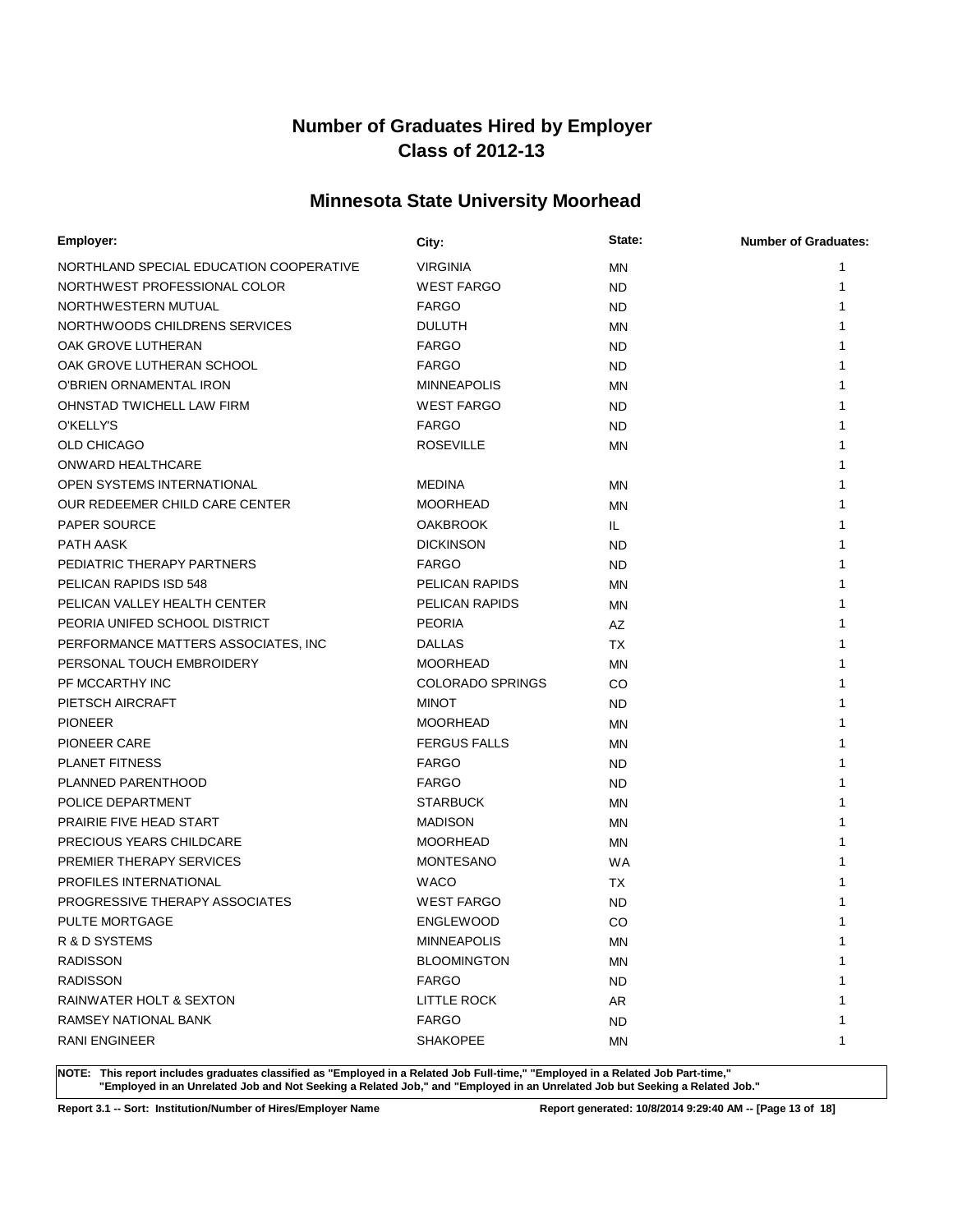# **Minnesota State University Moorhead**

| Employer:                               | City:                   | State:    | <b>Number of Graduates:</b> |
|-----------------------------------------|-------------------------|-----------|-----------------------------|
| RAPID CITY AREA SCHOOLS                 | <b>RAPID CITY</b>       | <b>SD</b> |                             |
| RASMUSSEN COLLEGE                       | <b>FARGO</b>            | <b>ND</b> |                             |
| <b>RBC WEALTH MANAGEMENT</b>            | <b>EDEN PRAIRIE</b>     | <b>MN</b> |                             |
| <b>RED RIVER ZOO</b>                    | <b>FARGO</b>            | <b>ND</b> |                             |
| <b>REGIONS HOSPITAL</b>                 | ST. PAUL                | <b>MN</b> |                             |
| <b>REM NORTHSTAR</b>                    | <b>BEMIDJI</b>          | <b>MN</b> |                             |
| <b>RGIS</b>                             | <b>MINNEAPOLIS</b>      | <b>MN</b> |                             |
| RICHFIELD DISTRICT                      | <b>RICHFIELD</b>        | <b>MN</b> |                             |
| RIDGE CREEK CUSTOM HOMES                | <b>EDINA</b>            | <b>MN</b> |                             |
| ROCKPILE ENERGY SERVICES                | <b>DICKINSON</b>        | <b>ND</b> |                             |
| RODENBURG LAW FIRM                      | <b>FARGO</b>            | <b>ND</b> |                             |
| ROERS DEVELOPMENT                       | <b>FARGO</b>            | <b>ND</b> |                             |
| ROSEMOUNT MEASUREMENT                   | <b>CHANHASSEN</b>       | MN        |                             |
| ROTHSAY PUBLIC SCHOOL                   | <b>ROTHSAY</b>          | MN        |                             |
| RUM RIVER SPECIAL EDUCATION COOPERATIVE | <b>CAMBRIDGE</b>        | MN        |                             |
| <b>SAAMBAA</b>                          | <b>SAN DIEGO</b>        | СA        |                             |
| SACRED HEART SCHOOL                     | <b>EAST GRAND FORKS</b> | MN        |                             |
| SAFE STEP INC                           | <b>PRIOR LAKE</b>       | <b>MN</b> |                             |
| SAINT PETER PUBLIC SCHOOLS              | <b>ST PETER</b>         | MN        |                             |
| SAINT PETER PUBLIC SCHOOLS              | ST. PETER               | <b>MN</b> |                             |
| <b>SAM'S CLUB</b>                       | <b>FARGO</b>            | <b>ND</b> |                             |
| <b>SANFORD</b>                          | <b>BISMARCK</b>         | <b>ND</b> |                             |
| SANFORD HEALTH                          | LUVERNE                 | <b>MN</b> |                             |
| SARGENT CENDRAL PUBLIC SCHOOL           | <b>FORMAN</b>           | <b>ND</b> |                             |
| SARGENT COUNTY SOCIAL SERVICES          | <b>FORMAN</b>           | <b>ND</b> |                             |
| <b>SCHMIDTT MUSIC</b>                   | <b>MINNEAPOLIS</b>      | <b>MN</b> |                             |
| SCHOOL PSYCHOLOGIST                     | <b>MINNEAPOLIS</b>      | <b>MN</b> |                             |
| SEBEKA PUBLIC SCHOOL                    | <b>SEBEKA</b>           | <b>MN</b> |                             |
| SELF-EMPLOYED                           | <b>DENVER</b>           | CO        |                             |
| SELF-EMPLOYED                           | <b>MINNEAPOLIS</b>      | <b>MN</b> |                             |
| SELF-EMPLOYED                           | <b>MORRIS</b>           | <b>MN</b> |                             |
| <b>SEPHORA</b>                          |                         |           |                             |
| SERENITY ASSISTED LIVING                | <b>DILWORTH</b>         | MN        |                             |
| SEVERSON, WOGSLAND & LIEBL PC           | <b>FARGO</b>            | <b>ND</b> | 1                           |
| SHARE HOUSE                             | <b>FARGO</b>            | <b>ND</b> | 1                           |
| <b>SHAREHOUSE</b>                       | <b>FARGO</b>            | <b>ND</b> |                             |
| SHERBURNE & NO. WRIGHT SPECIAL ED CO-OP | <b>MONTICELLO</b>       | MN        |                             |
| SHILOH CHRISTIAN SCHOOLS                | <b>BISMARCK</b>         | <b>ND</b> |                             |
| SIOUX FALLS SCHOOL DISTRICT             | <b>SIOUX FALLS</b>      | SD        |                             |
| SMALL WONDERS PRESCHOOL                 | <b>FARGO</b>            | <b>ND</b> |                             |

**NOTE: This report includes graduates classified as "Employed in a Related Job Full-time," "Employed in a Related Job Part-time," "Employed in an Unrelated Job and Not Seeking a Related Job," and "Employed in an Unrelated Job but Seeking a Related Job."**

**Report 3.1 -- Sort: Institution/Number of Hires/Employer Name Report generated: 10/8/2014 9:29:40 AM -- [Page 14 of 18]**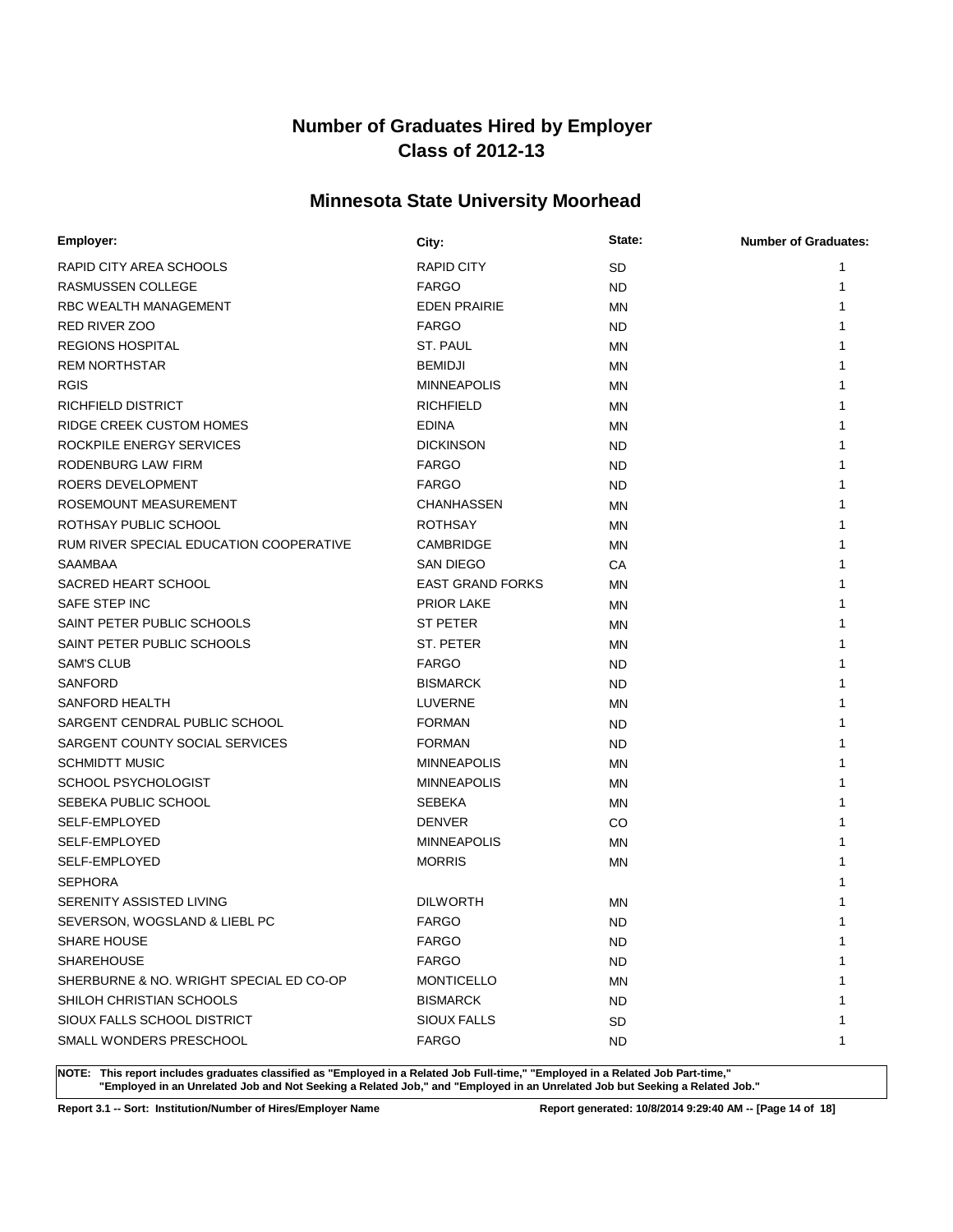# **Minnesota State University Moorhead**

| Employer:                                | City:                | State:    | <b>Number of Graduates:</b> |
|------------------------------------------|----------------------|-----------|-----------------------------|
| SOLUTIONS BEHAVIORAL HEALTHCARE          | MOORHEAD             | <b>MN</b> | 1                           |
| SOMERSET ACADEMY                         | <b>BOYNTON BEACH</b> | FL.       |                             |
| SOUTH DAKOTA STATE UNIVERSITY            | <b>BROOKINGS</b>     | <b>SD</b> |                             |
| SOUTH VALLEY SPECIAL EDUCATION           | <b>HANKINSON</b>     | <b>ND</b> |                             |
| SOUTH WASHINGTON COUNTY SCHOOLS          | <b>COTTAGE GROVE</b> | MN        |                             |
| SOUTHWEST WEST CENTRAL SERVICE COOP      | <b>MARSHALL</b>      | MN        |                             |
| <b>ST LUKES HOSPITAL</b>                 | <b>DULUTH</b>        | MN        |                             |
| ST. CATHERINES LIVING CENTER             | <b>WAHPETON</b>      | ND.       |                             |
| ST. CLOUD VA HEALTH CARE SYSTEM          | ST. CLOUD            | <b>MN</b> |                             |
| ST. OLAF COLLEGE                         | <b>NORTHFIELD</b>    | ΜN        |                             |
| ST. RAPHAEL CATHOLIC SCHOOL              | <b>MINNEAPOLIS</b>   | <b>MN</b> |                             |
| ST. ROSE CARE CENTER                     | <b>LAMOURE</b>       | <b>ND</b> |                             |
| ST. SOPHIE'S PSYCHIATRIC CLINIC          | <b>FARGO</b>         | <b>ND</b> |                             |
| STATE BANK AND TRUST                     | <b>FARGO</b>         | <b>ND</b> |                             |
| STATE OF SOUTH DAKOTA                    |                      |           |                             |
| <b>STEARNS COUNTY SHERIFF</b>            | ST. CLOUD            | <b>MN</b> |                             |
| <b>STEELE FITNESS</b>                    | <b>MINNEAPOLIS</b>   | <b>MN</b> |                             |
| STEVENS TRAVERSE GRANT PUBLIC HEALTH     | <b>MORRIS</b>        | ΜN        |                             |
| <b>STRATA</b>                            | <b>FARGO</b>         | <b>ND</b> |                             |
| <b>SUNDOG</b>                            | <b>FARGO</b>         | <b>ND</b> |                             |
| SUPERIOR EDGE INC                        | <b>MANKATO</b>       | <b>MN</b> |                             |
| <b>SUPERIOR INDUSTRIES</b>               | <b>MORRIS</b>        | MN        |                             |
| SUPPORTIVE SERVICES FOR VETERAN FAMILIES | <b>FARGO</b>         | <b>ND</b> |                             |
| SW/WC SERVICE COOPERATIVE                | MARSHALL             | <b>MN</b> |                             |
| <b>SWANSON HEALTH PRODUCTS</b>           | <b>FARGO</b>         | <b>ND</b> |                             |
| SWEET HAVEN BAKERY                       | <b>FARGO</b>         | <b>ND</b> |                             |
| <b>SWING HOUSE STUDIOS</b>               | <b>LOS ANGELES</b>   | СA        |                             |
| <b>SYMANTEC</b>                          | <b>ROSEVILLE</b>     | MN        |                             |
| SYNERGISTICS MANAGEMENT GROUP            | <b>MOORHEAD</b>      | MN        |                             |
| T. E. IBBERSON COMPANY                   | <b>HOPKINS</b>       | ΜN        |                             |
| <b>TARGET</b>                            | CAMBRIDGE            | MN        |                             |
| <b>TARGET</b>                            | <b>MINNEAPOLIS</b>   | ΜN        |                             |
| <b>TARGET</b>                            | <b>GRAND FORKS</b>   | <b>ND</b> |                             |
| TARGET CORPORATE HEADQUARTERS            | <b>MINNEAPOLIS</b>   | <b>MN</b> |                             |
| <b>TASTY LIGHTING SUPPLY</b>             | <b>MINNEAPOLIS</b>   | ΜN        | 1                           |
| TATE TOPA TRIBAL SCHOOL                  | FORT TOTTEN          | <b>ND</b> |                             |
| <b>TEACHING TEMP INC</b>                 | <b>MINNEAPOLIS</b>   | ΜN        |                             |
| TENDER HEARTS DAY CARE                   | <b>WEST FARGO</b>    | ND        |                             |
| THE ARTS PARTNERSHIP                     | FARGO                | <b>ND</b> |                             |
| THE CHAMBER - FARGO MOORHEAD WEST FARGO  | MOORHEAD             | ΜN        | 1                           |

**NOTE: This report includes graduates classified as "Employed in a Related Job Full-time," "Employed in a Related Job Part-time," "Employed in an Unrelated Job and Not Seeking a Related Job," and "Employed in an Unrelated Job but Seeking a Related Job."**

**Report 3.1 -- Sort: Institution/Number of Hires/Employer Name Report generated: 10/8/2014 9:29:40 AM -- [Page 15 of 18]**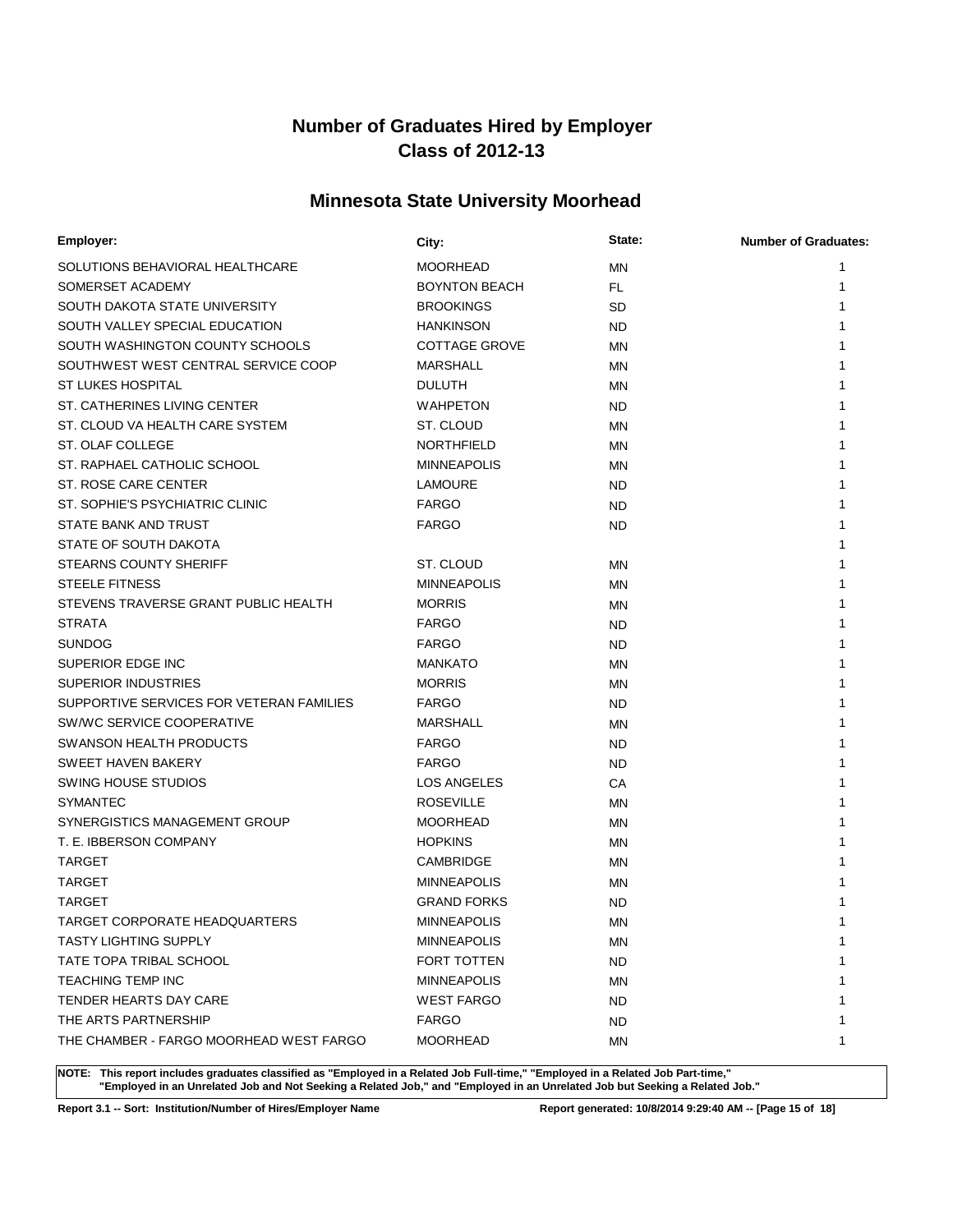# **Minnesota State University Moorhead**

| Employer:                           | City:               | State:    | <b>Number of Graduates:</b> |
|-------------------------------------|---------------------|-----------|-----------------------------|
| THE COPPER RIVER GROUP, INC         | <b>FARGO</b>        | <b>ND</b> | 1                           |
| THE INDUSTRIAL COMPANY              | <b>CASPER</b>       | <b>WY</b> | 1                           |
| THE UPS STORE                       | <b>FARGO</b>        | ND.       |                             |
| THE VILLAGE FAMILY CENTER           | <b>FARGO</b>        | <b>ND</b> |                             |
| THREE LIONS PUB                     | <b>WEST FARGO</b>   | <b>ND</b> |                             |
| <b>TIC ENERGY</b>                   | <b>HOUSTON</b>      | <b>TX</b> |                             |
| <b>TIFFANYANNE PHOTO</b>            | <b>MINNEAPOLIS</b>  | MN        |                             |
| TIME SAVERS LLC                     | <b>MAPLE GROVE</b>  | <b>MN</b> |                             |
| <b>TIMERLAND PARTNERS</b>           | <b>ROCHESTER</b>    | <b>MN</b> |                             |
| <b>TINDERBOX MUSIC</b>              | <b>MINNEAPOLIS</b>  | <b>MN</b> |                             |
| TMI HOSPITALITY                     | <b>FARGO</b>        | ND.       |                             |
| TOWN AND COUNTRY SUPPLY             | <b>MORRIS</b>       | <b>MN</b> |                             |
| <b>TRAVERSE CARE CENTER</b>         | <b>WHEATON</b>      | ΜN        |                             |
| TRI-VALLEY OPPORTUNITY COUNCIL      | <b>BROOTEN</b>      | MN        |                             |
| <b>TROUPE AMERICA</b>               | <b>MINNEAPOLIS</b>  | MN        |                             |
| <b>TUCSON FORD DEALER AQUATICS</b>  | <b>TUCSON</b>       | AZ        |                             |
| TUNHEIM CONSTRUCTION                | <b>MOORHEAD</b>     | MN        |                             |
| <b>TURTLE MOUNTAIN STAR</b>         | <b>ROLLA</b>        | <b>ND</b> | 1                           |
| <b>TWEEN BRANDS</b>                 | <b>FARGO</b>        | <b>ND</b> |                             |
| U.S. BANK                           | <b>FARGO</b>        | <b>ND</b> | 1                           |
| <b>UESCO GROUP</b>                  | <b>FARGO</b>        | <b>ND</b> | 1                           |
| <b>UMASS LOWELL</b>                 | <b>LOWELL</b>       | МA        | 1                           |
| UNDERWOOD SCHOOL DISTRICT 550       | <b>UNDERWOOD</b>    | MN        | 1                           |
| <b>UNITY</b>                        | <b>FRIDLEY</b>      | <b>MN</b> | 1                           |
| UNIVERSITY DINING SERVICES          | <b>MOORHEAD</b>     | ΜN        |                             |
| UNIVERSITY OF SHARJAH               |                     |           |                             |
| UNIVERSITY OF ST. THOMAS            | ST. PAUL            | <b>MN</b> |                             |
| <b>US BANK</b>                      | <b>MINNEAPOLIS</b>  | <b>MN</b> |                             |
| <b>VALLEY CITY STATE UNIVERSITY</b> | <b>VALLEY CITY</b>  | <b>ND</b> | 1                           |
| <b>VALLEY RENTAL</b>                | <b>FARGO</b>        | <b>ND</b> |                             |
| <b>VECTOR ENGINEERING</b>           | <b>CHASKA</b>       | ΜN        |                             |
| <b>VERIZON WIRELESS</b>             | <b>FARGO</b>        | <b>ND</b> |                             |
| <b>VFW</b>                          | PELICAN RAPIDS      | MN        |                             |
| VICTOR CONSTRUCTION                 | <b>CEDAR RAPIDS</b> | ΙA        | 1                           |
| <b>VOGEL LAW FIRM</b>               | <b>FARGO</b>        | ND.       | 1                           |
| <b>WADENA DEER CREEK</b>            | <b>WADENA</b>       | <b>MN</b> | 1                           |
| WALHALLA PUBLIC SCHOOL              | WALHALLA            | ND.       | 1                           |
| <b>WALLWORK RENT-A-CAR</b>          | <b>FARGO</b>        | <b>ND</b> | 1                           |
| WASABI                              | <b>FARGO</b>        | ND.       | 1                           |
| WAUBUN PUBLIC SCHOOLS               | <b>WAUBUN</b>       | MN        | 1                           |

**NOTE: This report includes graduates classified as "Employed in a Related Job Full-time," "Employed in a Related Job Part-time," "Employed in an Unrelated Job and Not Seeking a Related Job," and "Employed in an Unrelated Job but Seeking a Related Job."**

**Report 3.1 -- Sort: Institution/Number of Hires/Employer Name Report generated: 10/8/2014 9:29:41 AM -- [Page 16 of 18]**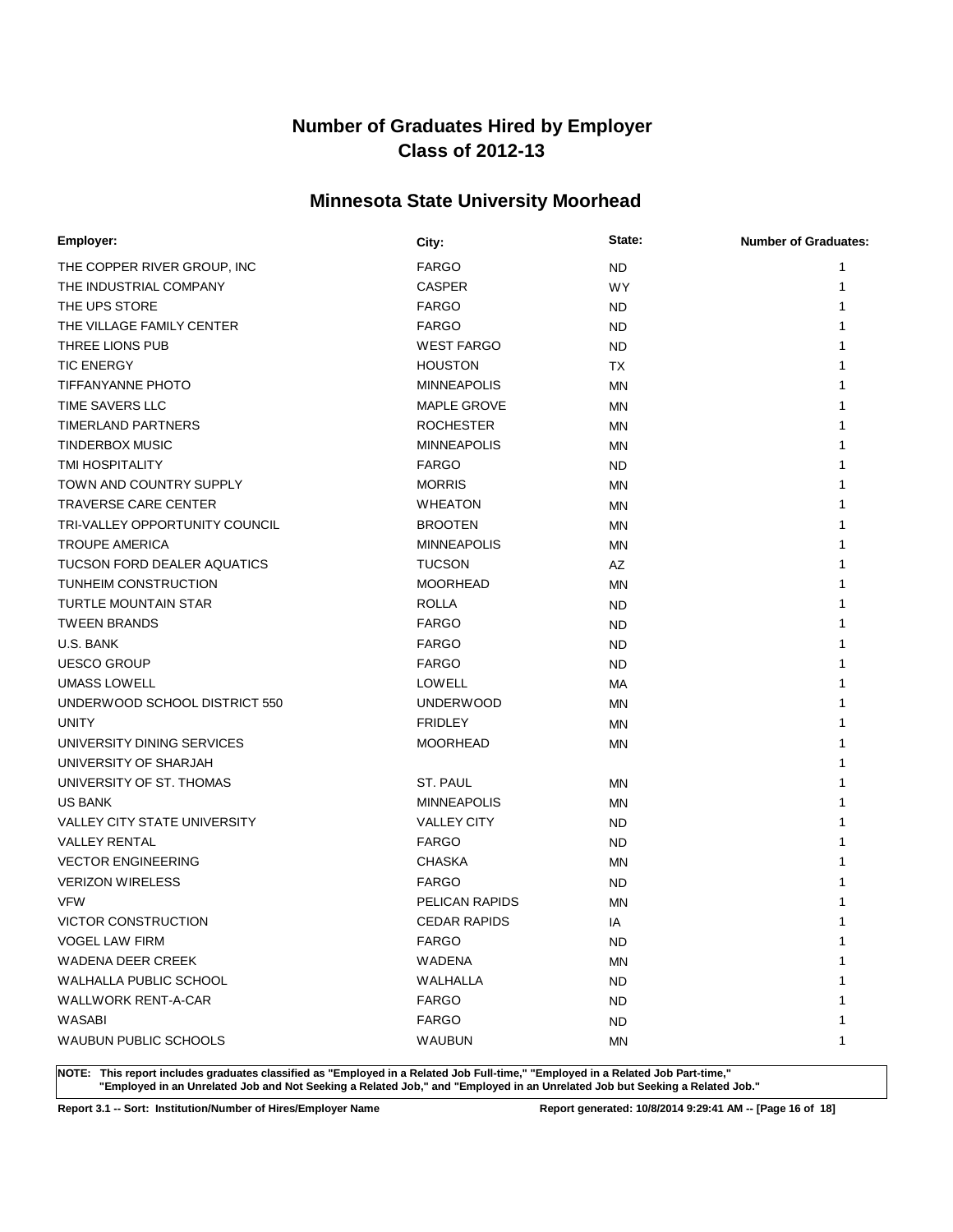# **Minnesota State University Moorhead**

| Employer:                                | City:                 | State:    | <b>Number of Graduates:</b> |
|------------------------------------------|-----------------------|-----------|-----------------------------|
| WAUBUN-OGEMA-WHITE EARTH SCHOOL DISTRICT | WAUBUN                | <b>MN</b> | 1                           |
| <b>WAYNE LARSON CONSTRUCTION</b>         | WARREN                | <b>MN</b> | 1                           |
| <b>WAYZATA PUBLIC SCHOOLS</b>            | <b>PLYMOUTH</b>       | <b>MN</b> | 1                           |
| <b>WELLINGTON HOME IMPROVEMENTS</b>      | <b>ST. LOUIS PARK</b> | <b>MN</b> | 1                           |
| <b>WELLS CONCRETE</b>                    | <b>ALBANY</b>         | MN        | 1                           |
| <b>WELLS FARGO</b>                       | <b>MOORHEAD</b>       | MN        |                             |
| WERNER BROTHERS CONSTRUCTION             | <b>PERHAM</b>         | MN        |                             |
| WEST CENTRAL REGIONAL JUVENILE CENTER    | <b>MOORHEAD</b>       | <b>MN</b> | 1                           |
| <b>WEST VIRGINIA HUMANITIES COUNCEL</b>  | <b>CHARLESTON</b>     | <b>WV</b> |                             |
| WHITE EARTH INDIAN RESERVATION           | <b>WHITE EARTH</b>    | <b>MN</b> |                             |
| WILD BILL'S SPORTS SALOON                | <b>MAPLE GROVE</b>    | <b>MN</b> |                             |
| <b>WILLIAMS COUNTY</b>                   | <b>WILLISTON</b>      | <b>ND</b> |                             |
| <b>WILLISTON STATE COLLEGE</b>           | <b>WILLISTON</b>      | <b>ND</b> |                             |
| <b>WILLMAR PUBLIC SCHOOLS</b>            | WILLMAR               | <b>MN</b> |                             |
| <b>WOLFTREE MAGAZINE</b>                 | <b>FARGO</b>          | <b>ND</b> |                             |
| <b>WOLK &amp; LEVINE</b>                 | <b>GLENDALE</b>       | СA        | 1                           |
| <b>WRIGHT COUNTY HUMAN SERVICES</b>      | <b>BUFFALO</b>        | <b>MN</b> |                             |
| <b>WUXI APPTEC INC</b>                   | ST. PAUL              | <b>MN</b> | 1                           |
| <b>XCEL ENERGY</b>                       | <b>DENVER</b>         | CO        | 1                           |
| <b>XTREME CONSULTING GROUP INC</b>       | <b>FARGO</b>          | ND        | 1                           |
| YMCA OF CASS AND CLAY COUNTIES           | <b>FARGO</b>          | <b>ND</b> | 1                           |
| YOUNG AMERICA                            | ST. PAUL              | MN        | 1                           |
| YOUTH COMMISSION                         | <b>FARGO</b>          | <b>ND</b> |                             |
| YOUTH WORKS                              | <b>FARGO</b>          | ND        | 1                           |
| <b>ZUMBRO EDUCATION DISTRICT</b>         | <b>ROCHESTER</b>      | <b>MN</b> | 1                           |
| ZWICKER & ASSOCIATES PC                  | <b>BLOOMINGTON</b>    | <b>MN</b> | 1                           |
| Employer Name Not Given                  |                       |           | 42                          |
| Employer Name Not Given                  | <b>FARGO</b>          | <b>ND</b> | 5                           |
| Employer Name Not Given                  | <b>MINNEAPOLIS</b>    | MN        | 4                           |
| Employer Name Not Given                  | LOS ANGELES           | СA        | 2                           |
| Employer Name Not Given                  | <b>ROCHESTER</b>      | MN        | 2                           |
| Employer Name Not Given                  | <b>ST. PAUL</b>       | <b>MN</b> | 2                           |
| Employer Name Not Given                  | <b>ALBERTVILLE</b>    | MN        | 1                           |
| Employer Name Not Given                  | <b>BLOOMINGTON</b>    | MN        | 1                           |
| Employer Name Not Given                  | <b>MONTICELLO</b>     | ΜN        | 1                           |
| Employer Name Not Given                  | <b>UNDERWOOD</b>      | <b>MN</b> | 1                           |
| Employer Name Not Given                  |                       | <b>ND</b> | 1                           |
| Employer Name Not Given                  | <b>GRAND FORKS</b>    | <b>ND</b> |                             |
| Employer Name Not Given                  | <b>WEST FARGO</b>     | <b>ND</b> | 1                           |
| Employer Name Not Given                  | <b>NEW YORK</b>       | <b>NY</b> | 1                           |

**NOTE: This report includes graduates classified as "Employed in a Related Job Full-time," "Employed in a Related Job Part-time," "Employed in an Unrelated Job and Not Seeking a Related Job," and "Employed in an Unrelated Job but Seeking a Related Job."**

**Report 3.1 -- Sort: Institution/Number of Hires/Employer Name Report generated: 10/8/2014 9:29:41 AM -- [Page 17 of 18]**